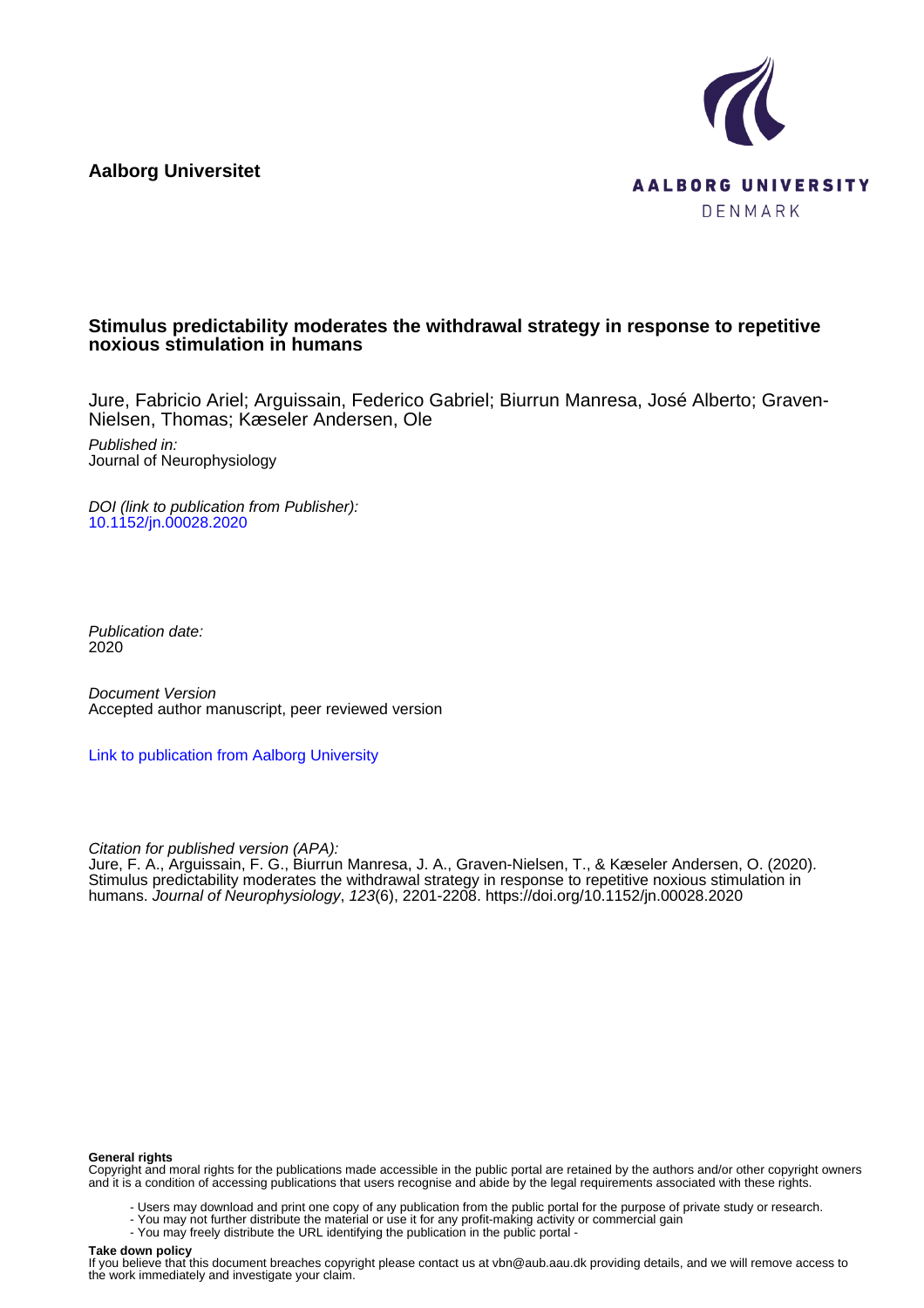<sup>1</sup>**Stimulus predictability moderates the withdrawal strategy in** 

# <sup>2</sup>**response to repetitive noxious stimulation in humans**   $3$  Fabricio A. Jure  $^1$ ; Federico G. Arguissain  $^{1,2}$ ; José A. Biurrun Manresa  $^{2,3}$ ; Thomas Graven-Nielsen  $^2$ ; Ole Kæseler

| 4           | Andersen <sup>1,2*</sup>                                                                                                            |
|-------------|-------------------------------------------------------------------------------------------------------------------------------------|
| 5           | Integrative Neuroscience, SMI®, Dept. of Health Science and Technology, Aalborg University, Denmark.                                |
| 6           | <sup>2</sup> Center for Neuroplasticity and Pain (CNAP), SMI®, Dept. of Health Science and Technology, Aalborg University, Denmark. |
| 7<br>8<br>9 | Centro de Investigaciones y Transferencia de Entre Ríos (CITER) CONICET-UNER, Entre Ríos, Argentina.                                |
| 10          | *Corresponding author:                                                                                                              |
| 11          | Professor Ole Kæseler Andersen, dr. scient., Ph.D.                                                                                  |
| 12          | Phone: +45 9940 8816                                                                                                                |
| 13          | E-mail: oka@hst.aau.dk                                                                                                              |
| 14          | Address: Aalborg University, Faculty of Medicine, Dep. of Health Science and Technology, Fredrik                                    |
| 15          | Bajers Vej 7, 9220 Aalborg Ø, Aalborg, Denmark                                                                                      |
| 16          |                                                                                                                                     |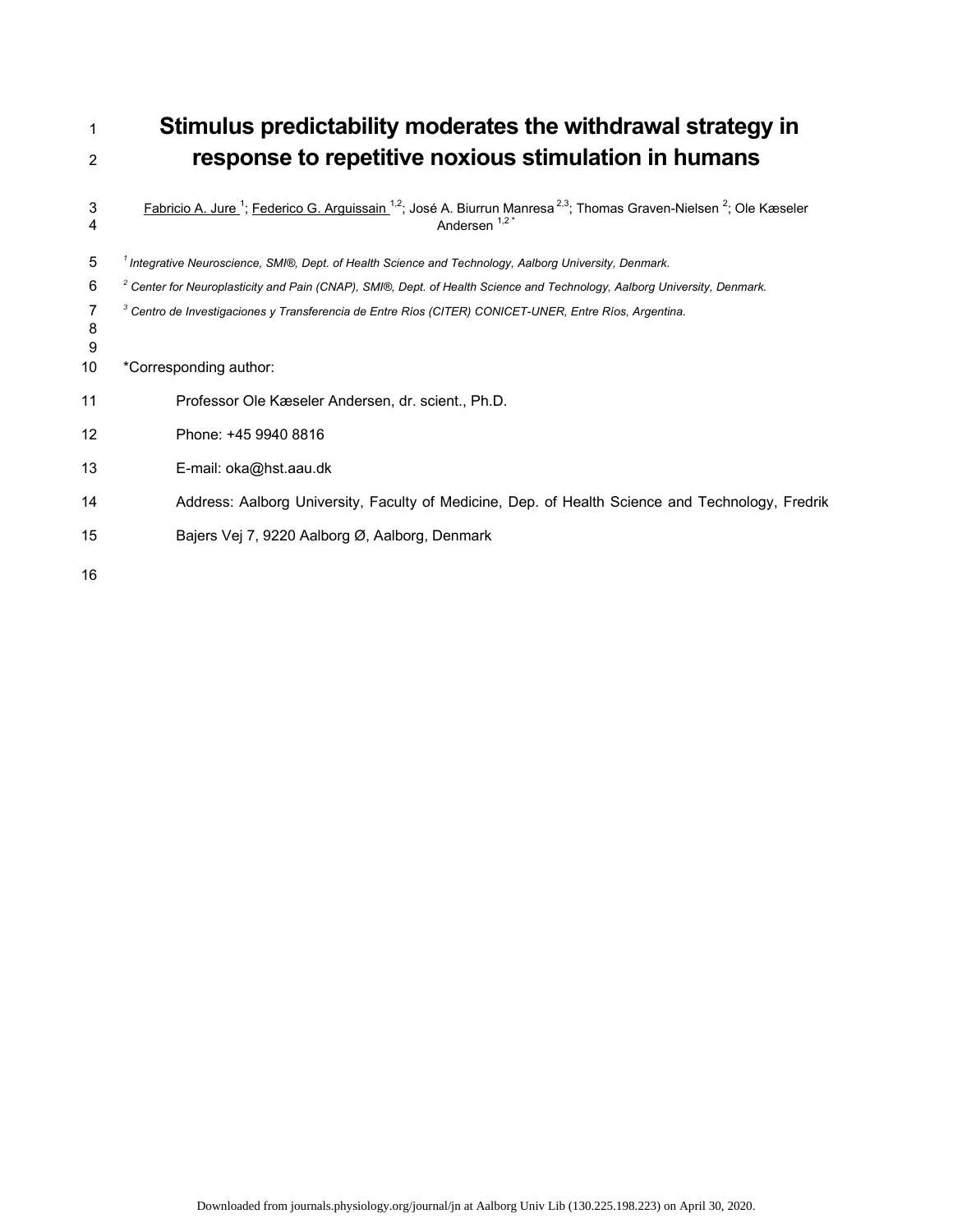# 17 **ABSTRACT**

#### 18

19 Nociceptive withdrawal reflex (NWR) is a protective reaction to a noxious stimulus, resulting in withdrawal of 20 the affected area and thus preventing potential tissue damage. This involuntary reaction consists of neural 21 circuits, biomechanical strategies and muscle activity that ensure an optimal withdrawal. Studies of lower 22 limb NWR indicate that the amplitude of the NWR is highly modulated by extrinsic and intrinsic factors, such 23 as stimulation site, intensity, frequency, and supraspinal activity, among others. Whether the predictability of 24 the stimulus has an effect on the biomechanical strategies is still unclear. This study aimed to evaluate how 25 the predictability of impending noxious stimuli modulate the NWR reaction in the lower limb. NWR was 26 evoked on fifteen healthy participants by trains of electrical stimuli on the sole of the foot and was measured 27 in one distal (tibialis anterior) and one proximal (biceps femoris) muscle. The predictability was manipulated 28 by giving participants prior information about the onset of the stimulus trains and the number of delivered 29 stimuli per train. Results showed that the predictability of the incoming stimuli differentially modulates the 30 muscle activity involved in the NWR reaction. For the most unpredictable stimulus train, larger NWR at distal 31 muscles were evoked. Furthermore, the stereotyped temporal summation profile to repeated stimulation was 32 observed when the stimulus train was completely predictable, while it was disrupted in proximal muscles in 33 unpredictable conditions. It is inferred that the reflex response is shaped by descending control, which 34 dynamically tunes the activity of the muscles involved in the resulting reaction.

## 35 **NEW & NOTEWORTHY**

36 Innate defensive behaviors such as reflexes are found across all species, constituting preprogrammed 37 responses to external threats that are not anticipated. Previous studies indicated that the excitability of the 38 reflex arcs like spinal NWR pathways in humans are modulated by several cognitive factors. This study 39 assesses how the predictability of a threat affects the biomechanical pattern of the withdrawal response, 40 showing that distal and proximal muscles are differentially modulated by descending control.

41

42 *Keywords nociceptive withdrawal reflex ꞏ descending modulation ꞏ defensive behavior ꞏ predictability ꞏ* 43 *temporal summation*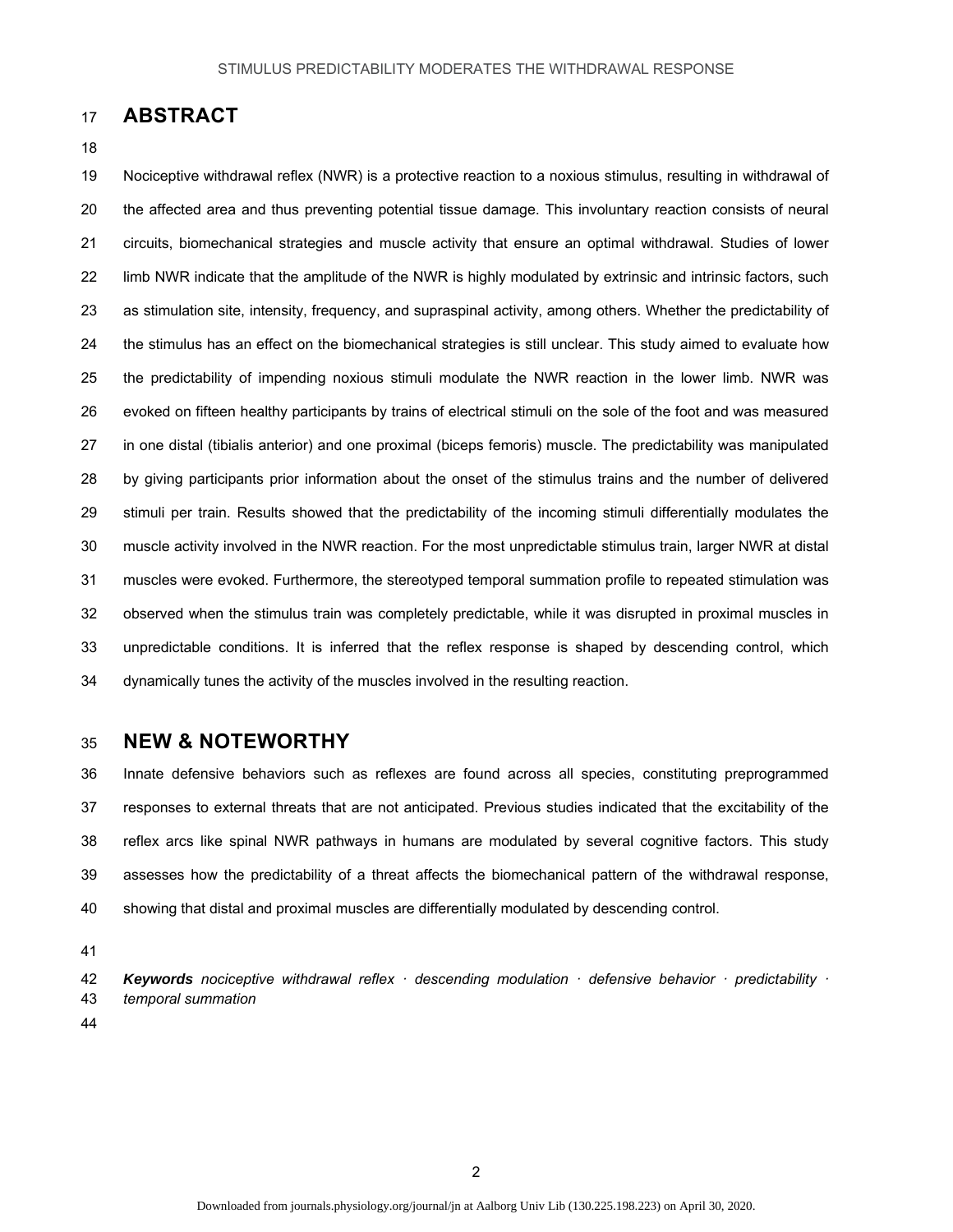## 45 **INTRODUCTION**

46 The nociceptive withdrawal reflex (NWR) is a spinal reflex in response to a noxious stimulus inducing an 47 involuntary defensive reaction to withdraw the limb and protecting it from potential physical damage (Sandrini 48 et al. 2005). The NWR in humans, is typically assessed by applying an electrical stimulus to either the sural 49 nerve or the skin under the sole of the foot and by measuring the surface electromyographic (EMG) 50 responses from leg muscles (Jensen et al. 2015). The NWR is of special interest in pain research and 51 increasingly used as an objective biomarker of spinal nociceptive excitability and as an indirect measure of 52 pharmacological and non-pharmacological modulation of spinal nociceptive transmission (Von Dincklage et 53 al. 2009; Biurrun Manresa et al. 2011b, 2013; Lim et al. 2011, 2012; Lichtner et al. 2017; Alvisi et al. 2018).

54 The polysynaptic nature of the NWR open for the influence of numerous modulatory sources. Substantial 55 evidence indicates that supraspinal centers control the spinal circuits via a dynamic descending modulation. 56 Descending modulation is exerted via a number of brainstem regions, being the midbrain periaqueductal 57 gray (PAG) and the rostral ventromedial medulla (RVM) the most extensively studied (for review, Heinricher 58 et al. 2009). These descending pathways likely provide the neural substrate by which psychological factors 59 can influence spinal neural circuits. In fact, different cognitive and emotional states have been shown to 60 modulate the NWR (Rhudy et al. 2005; Bjerre et al. 2011; Hubbard et al. 2011; Roy et al. 2011, 2012; Shew 61 et al. 2011; Arsenault et al. 2013; Bartolo et al. 2013). Particularly, the stress and anxiety associated with 62 unpredictable stimuli are typical modulatory factors that can facilitate the NWR (Willer et al. 1979; Hubbard et 63 al. 2011; Quelhas Martins et al. 2015). Moreover, subjects tend to display smaller NWR responses when 64 they are aware of the upcoming stimulus intensity (Quelhas Martins et al. 2015). Similarly, subjects 65 stimulated by temporally predictable stimuli display reflexes that are smaller (Liebermann and Defrin 2009) 66 and habituate faster (Dimitrijevic et al. 1972) than those elicited by temporally unpredictable stimulations. It is 67 however unknown whether the predictability of different stimulus characteristics can have interacting effects 68 on the modulation of the NWR. Secondly, it is unknown how stimulus predictability affects the temporal 69 summation of NWR responses to repetitive stimulation (Arendt-Nielsen et al. 1994; Serrao et al. 2004; Rhudy 70 et al. 2011), since these stimulation paradigms configure a complex interaction between temporal 71 predictability and stimulus intensity.

72 The present study aimed to investigate how stimulus predictability modulates the NWR in response to 73 repetitive noxious stimulation in healthy volunteers. The predictability of the number of repeated stimuli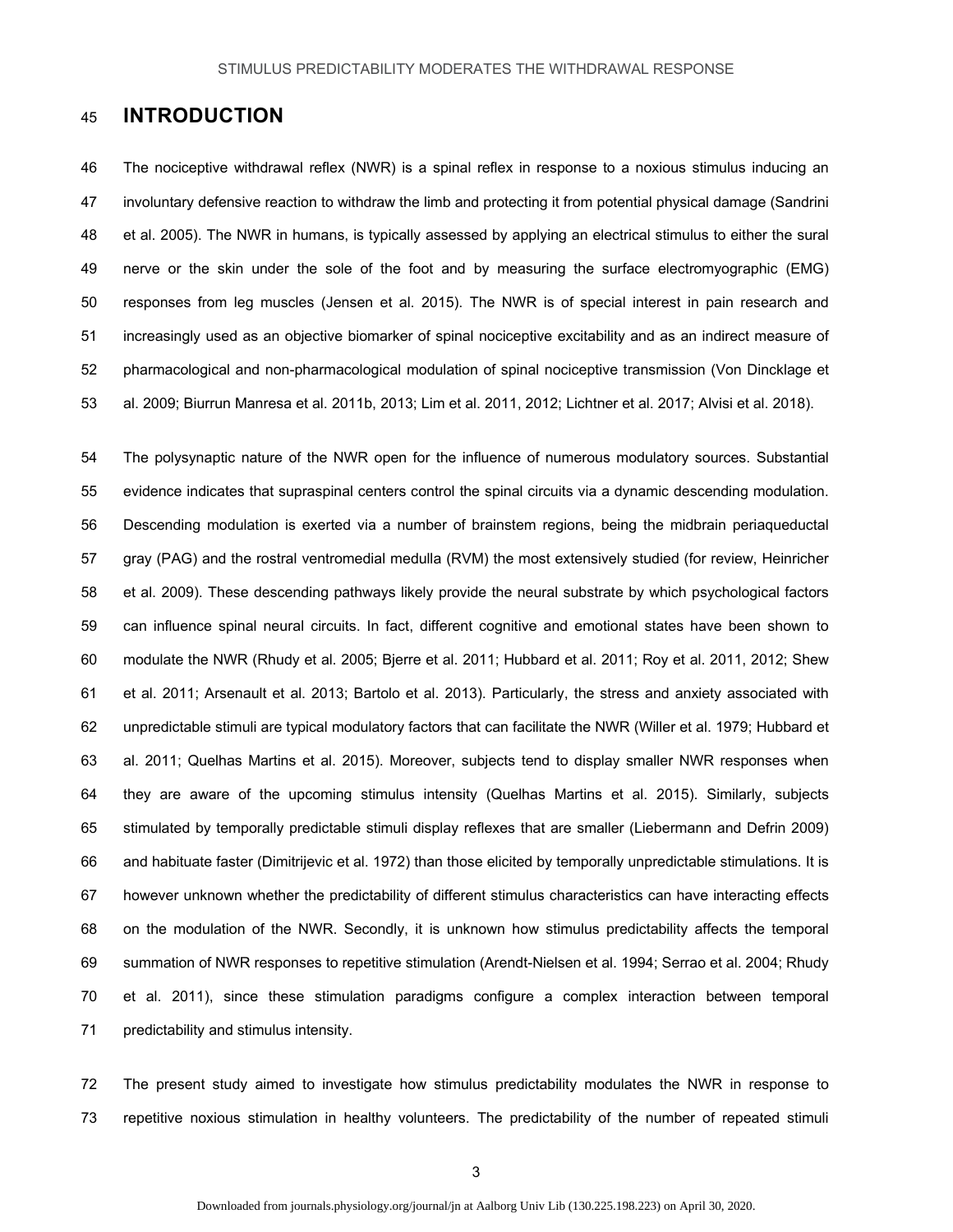74 (resembling changes in intensity) in the train and the predictability of the stimulus train onset (resembling 75 changes in timing) were manipulated during stimulation. It was hypothesized that participants would exhibit 76 larger reflexes when the incoming stimuli were unpredictable both in intensity and time, compared to when 77 they had prior knowledge about the stimulus parameters. Furthermore, it was hypothesized that 78 unpredictable stimuli would disrupt the typical temporal summation of NWR responses that is generally 79 associated to repetitive noxious stimuli.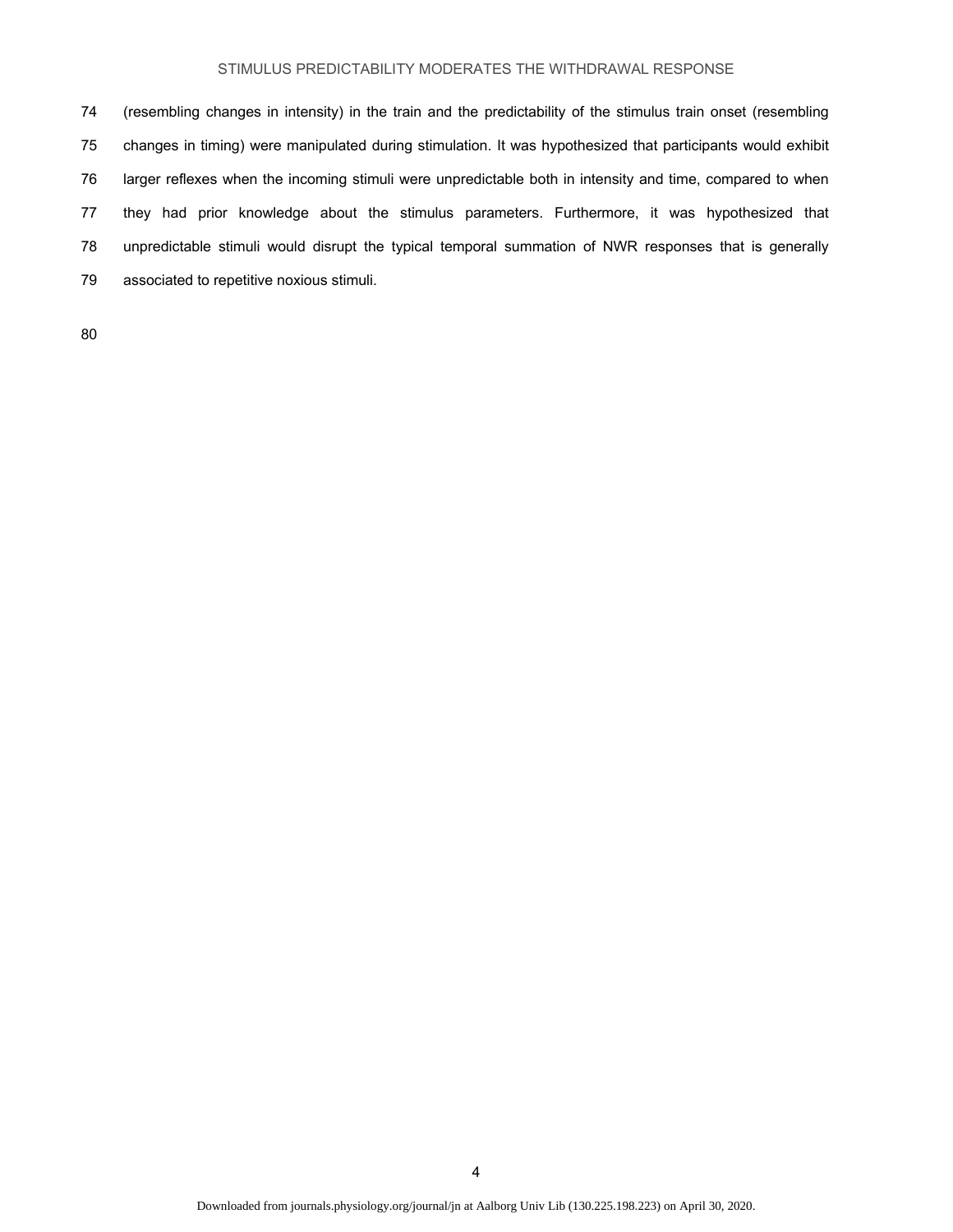## 81 **METHODS**

## 82 **Subjects**

83 The experiment was conducted on fifteen healthy subjects (eight males, mean age: 25 years, range 20-35 84 years). The study protocol was approved by the local ethics committee of Region Nordjylland (case number 85 VN 2015-0038) and performed according with the Helsinki declaration. All subjects gave their written 86 informed consent before participating in the study.

# 87 **Electrical Stimulation**

88 The NWR was elicited by transcutaneous electrical stimulation, delivered by a computer-controlled electrical 89 stimulator (Noxitest IES 230, Aalborg University, Denmark) through a self-adhesive surface electrode (type 90 700, 20 x 15 mm, Ambu A/S, Denmark), mounted on the arch of the foot. The anode electrode (50 x 90 mm, 91 Pals, Axelgaard Ltd., Fallbrook, California, USA) was placed on the dorsum of the foot to ensure that 92 nociceptors were activated at the arch of the foot (Frahm et al. 2013). Each stimulus consisted of a constant-93 current burst of five 1-ms pulses delivered at 200 Hz; the subjects perceived each burst as a single stimulus. 94 Stimulation was delivered as trains of three or four of these burst stimuli (see Fig. 1), with a constant inter-95 stimulus interval (ISI) of 1 s. The inter-train interval length was random, ranging from 10 to 15 s. Stimulation 96 intensity was set to 1.2 times the pain threshold (PTh) to a single stimulus to ensure the presence of 97 reflexes.

## 98 **EMG recordings**

99 Surface EMG was recorded using a single differential configuration with electrodes (type 720, Ambu A/S, 100 Denmark) placed 2 cm apart over the belly of the tibialis anterior (TA) and biceps femoris (BF) muscles, 101 along the main direction of the muscles fibers. The skin was lightly abraded before the placement of the 102 electrodes in order to decrease the impedance. EMG signals were sampled at 2400 Hz, amplified (up to 103 20000 times), band-pass filtered (5-500 Hz), displayed and stored between 500 ms of pre-stimulus and 6000 104 ms after stimulation onset.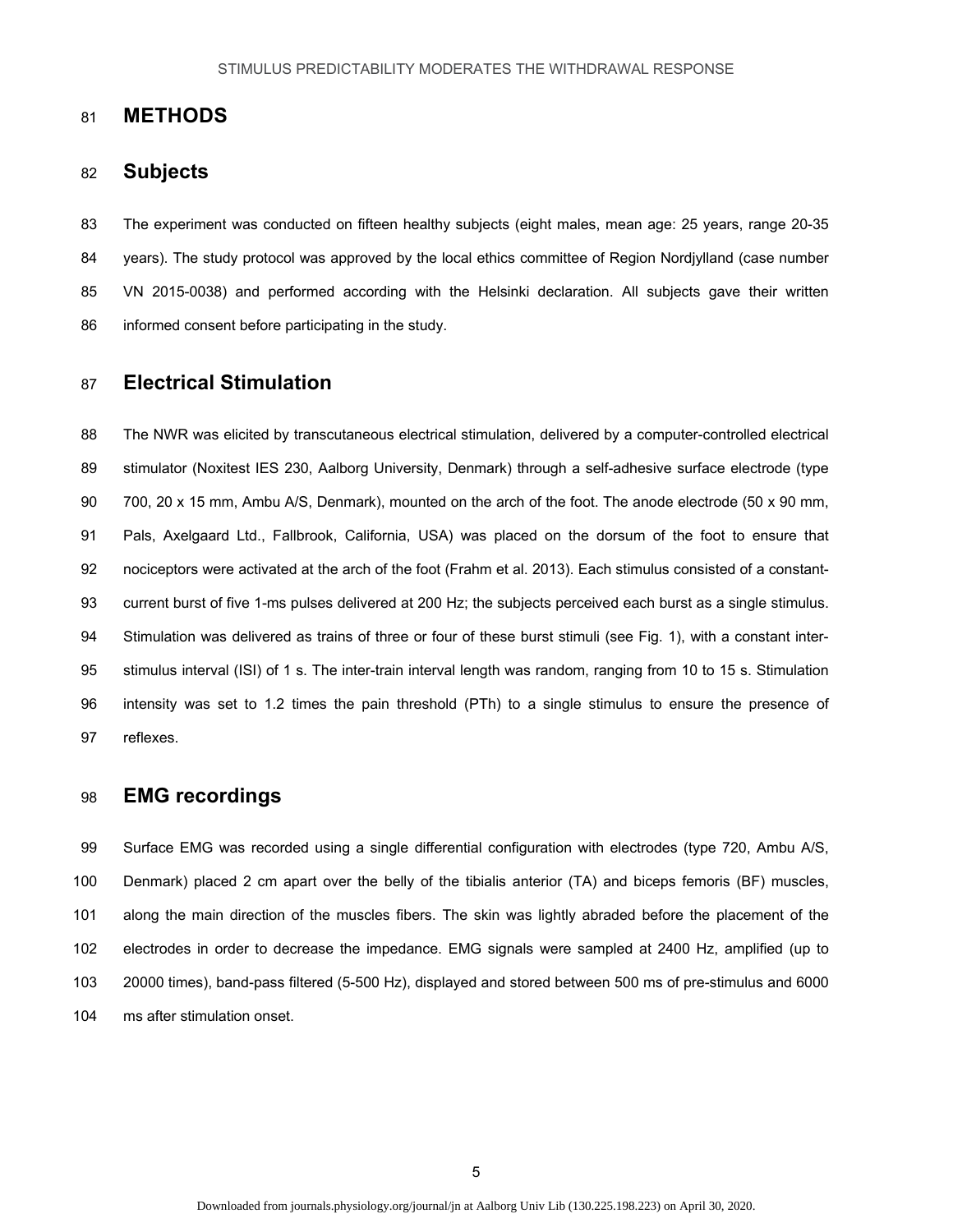## 105 **Reflex and pain thresholds to electrical stimulation**

106 The NWR threshold (RTh) and the PTh to single stimulation were determined using a standardized staircase 107 procedure. The RTh was obtained by first administering an ascending staircase using steps of 2 mA until a 108 NWR was detected in the TA muscle. Afterwards, the intensity was decreased in steps of 1 mA until the 109 NWR was not elicited. The intensity was again increased in steps of 1 mA until a NWR was detected again. 110 Three ascending and three descending staircases were applied, and the RTh was defined as the average 111 intensity of the last three peaks and troughs. The NWR detection was performed in the TA and it was based 112 on the interval peak z-score criterion (Rhudy and France 2007). The interval peak z-score was calculated as 113 the difference between the peak amplitude in the NWR quantification interval (60 to 180 ms; post-stimulus 114 window) and the baseline mean amplitude (-200 to -80 ms; pre-stimulus window), divided by the standard 115 deviation of the baseline EMG amplitude. A NWR was considered as present if the interval peak z-score of 116 the EMG signal exceeded 12 (France et al. 2009).

117 The PTh was defined using the same staircase procedure, but the criterion to decrease/increase the 118 stimulus intensity was the verbal report of the evoked sensation as being painful/non-painful. The PTh was 119 also defined as the average stimulus intensity of the last three peaks and troughs.

# 120 **Experimental procedure**

121 Subjects received a verbal explanation of the experiment while being placed in supine position with back 122 support in 120°, relative to the horizontal level, and with their knees flexed approximately 30°. They were 123 familiarized with electrical stimulation by applying a single stimulus and then 3-4 stimulus trains. 124 Subsequently, the RTh and PTh were determined. The experiment consisted of a single session divided into 125 three stimulation blocks (Fig. 1). The order of the stimulation blocks was randomized across subjects and 126 separated by 5-min breaks.

127 Block A: *Predictable stimulus onset, predictable number of given stimuli per train* (**Error! Reference source**  128 **not found.**, PO-PN). In this block, 12 trains of stimuli were delivered, each train consisting of three stimuli 129 (S1, S2 and S3). Each train was preceded by a single auditory stimulus, signaling the onset of a train. The 130 auditory stimulus consisted of an 800 Hz tone (duration: 20 ms), delivered 1 s before the train onset through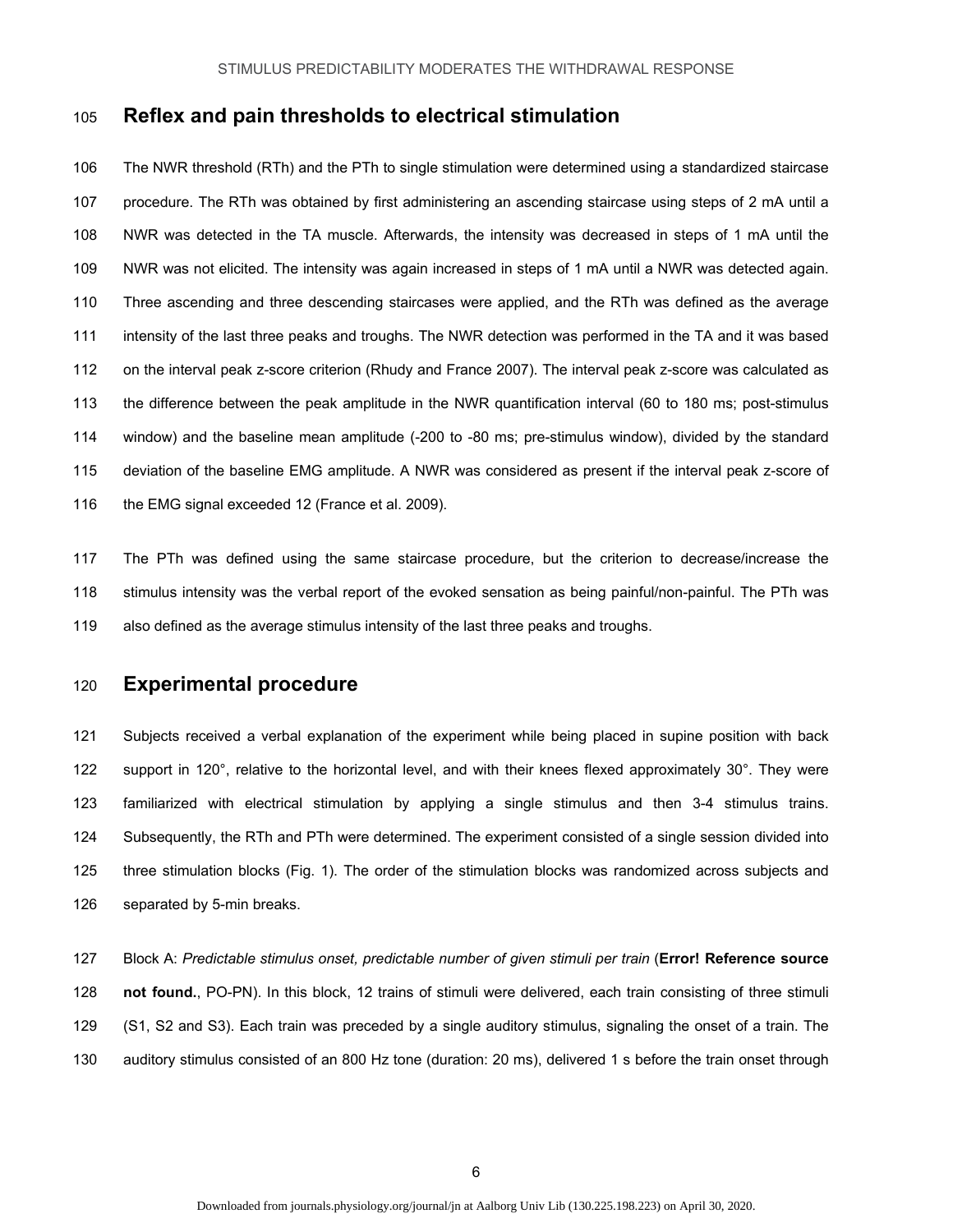131 a speaker placed close to the site of the electrical stimulation (i.e. the foot). Subjects were verbally informed 132 that the auditory stimulus cued an incoming train of three identical stimuli.

133 Block B: *Unpredictable stimulus onset, predictable number of repeated stimuli per train* (**Error! Reference**  134 **source not found.**, UO-PN). In this block, 12 trains of stimuli were delivered, each train consisting of three 135 stimuli (S1, S2 and S3). Subjects were verbally informed that they would receive trains of three identical 136 stimuli, but the onset of each train was unpredictable, i.e. no auditory cue.

137 Block C: *Unpredictable stimulus onset, unpredictable number of repeated stimuli per train* (**Error! Reference**  138 **source not found.**, UO-UN). In this block, 24 trains of three or four stimuli were delivered. The fourth 139 stimulus was randomly present in 50% of the trials. The purpose of adding a fourth stimulus to the train was 140 to reflect changes in stimulus intensity, since longer trains are usually reported as more intense and 141 unpleasant (Arendt-Nielsen et al. 1994). Subjects were uncertain about the onset and the number of 142 repeated stimuli of each train. For this experimental condition, only the 12 trials where a train of three stimuli 143 was given were included in the analysis.

144 *- FIGURE 1 -* 

# 145 **Data Analysis**

146 The NWR size was quantified by calculating the root-mean-square (RMS) amplitude in the 60 - 180 ms post-147 stimulus window (Biurrun Manresa et al. 2011a). The RMS was calculated for each stimulus of the train (S1, 148 S2 and S3), for each trial and for each muscle (TA and BF). In total, 3240 RMS values were obtained (3 149 stimuli × 12 trials × 3 conditions × 2 muscles × 15 subjects).

## 150 **Statistics**

151 To examine the effect of unpredictability on the NWR size, two generalized linear mixed models (RMS TA 152 and RMS BF) were designed using SPSS 25.0 (SPSS Inc., Chicago, IL, USA). The models used a gamma 153 distribution and a log link function, since data was non-normally distributed and right skewed. The fixed 154 factors were *condition* (PO-PN, UO-PN and UO-UN), *stimulus number* (S1, S2 and S3) and their interaction. 155 The models controlled for the within-subjects variation by including a random intercept and random slopes 156 for the condition, stimulus number and trial number for each subject. A first-order autoregressive covariance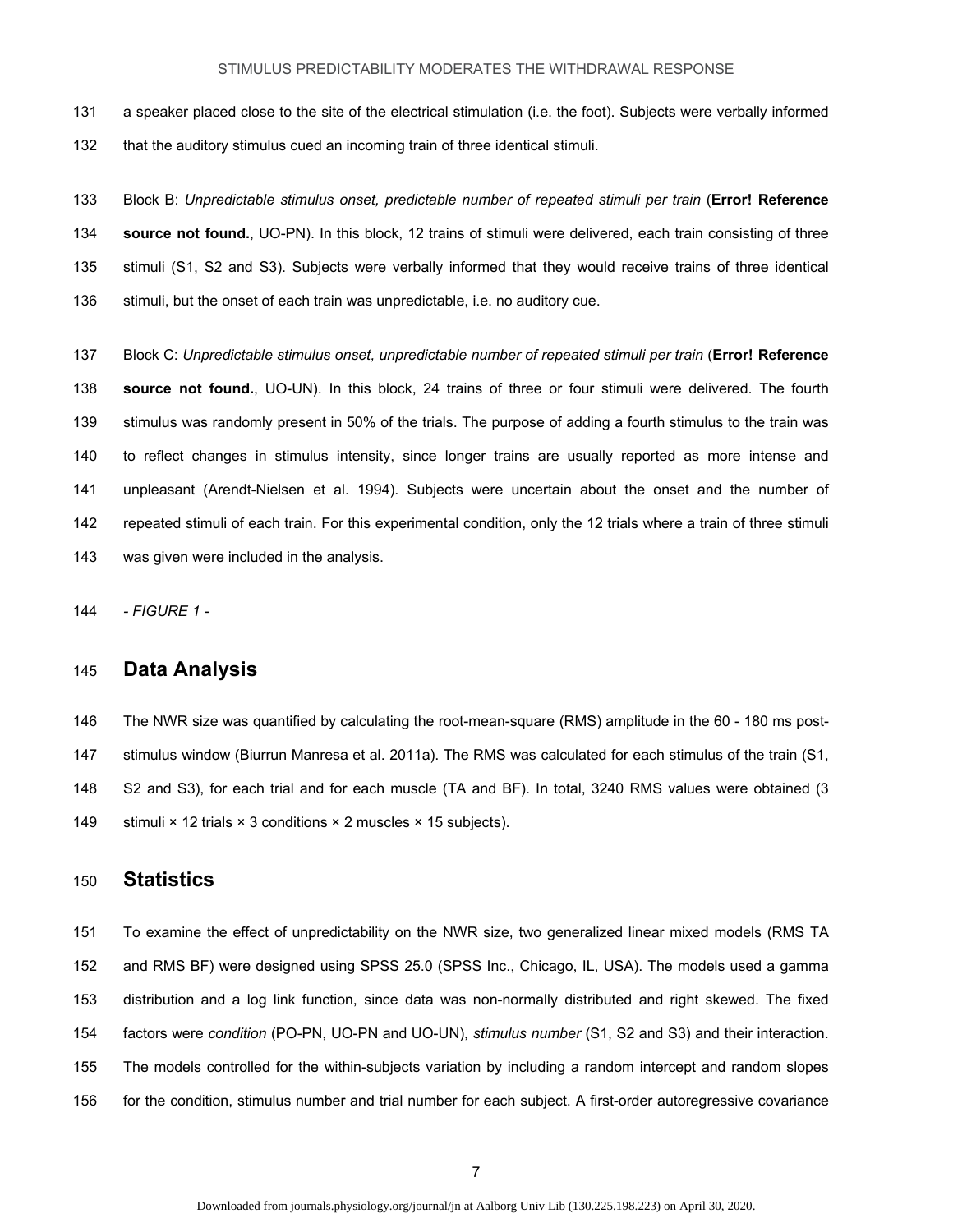- 157 structures was used, in which all variances are equal and co-variances are highest for adjacent elements 158 and decrease systematically with increasing distance.
- 159 The model parameters were estimated by maximum pseudo-likelihood, and the criterion for convergence
- 160 was that the absolute changes of the parameters estimates was less than 1 ⋅ 10<sup>-6</sup>. The adjusted sequential
- 161 Sidak test was used for post hoc comparisons.
- 162 In line with current statistical trends (Wasserstein et al. 2019), no fixed threshold for statistical significance 163 was established. Instead, the results were analyzed in terms of the effect sizes and their experimental 164 relevance.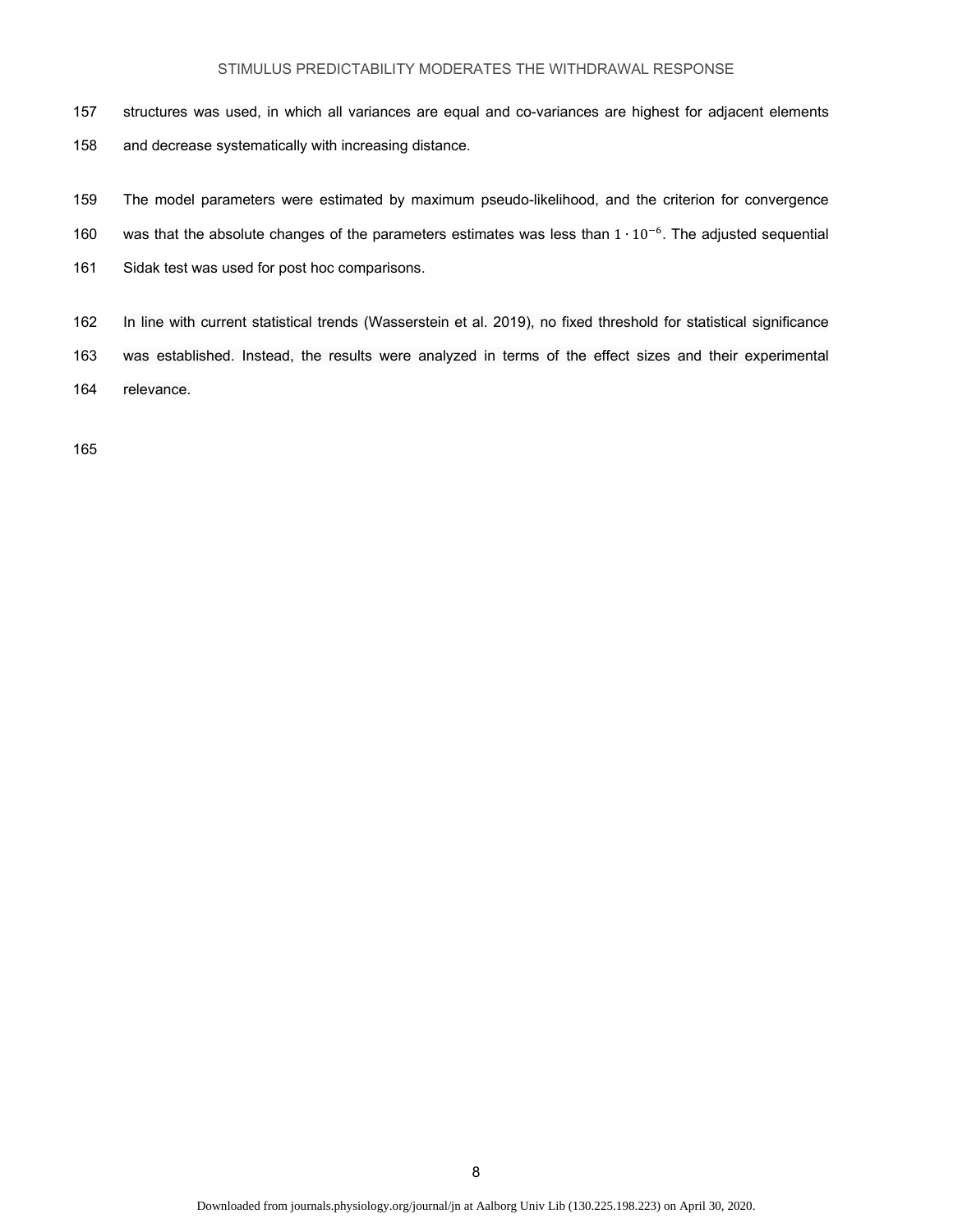## 166 **RESULTS**

## 167 **Thresholds to electrical stimulation**

- 168 All subjects were able to complete the experiment. The mean RTh in the TA muscle was 5.8 mA (range 3.3 -
- 169 9.5 mA), whereas the mean PTh was 13.8 mA (range 8.0 24.5 mA). Subjects reported the stimulation at
- 170 PTh intensity as a sharp, pinpricking sensation localized at the arch of the foot.

# 171 **Effects of stimulus predictability on the NWR size**

172 A strong effect of the *condition* was found for the NWR size of the TA muscle ( $F_{2, 1611} = 8.830$ ,  $p \le 0.0005$ , 173 **Error! Reference source not found.**A). Post hoc analysis revealed that subjects presented a larger NWR 174 size in the TA when the onset and the number of repeated stimuli of the train were unpredictable (UO-UN), 175 compared to the other two blocks (Adj. Sidak, [UO-UN compared with UO-PN]  $t_{1611} = 3.580$ , p = 0.001 and 176 [UO-UN compared with PO-PN]  $t_{1611} = 3.744$ , p = 0.001). Data suggest that the *stimulus number* ( $F_{2,1611} =$ 177 2.839; p = 0.059) or the interaction between *condition* and *stimulus number* (F4,1611 = 2.355; p = 0.052) could 178 indicate a small temporal summation effect at TA.

179 A strong effect of *condition* was found for the NWR size of the BF muscle ( $F_{2, 1611} = 6.241$ ;  $p = 0.002$ , **Error!** 180 **Reference source not found.**B). Although the *stimulus number* by itself did not show a strong effect on the 181 size of the BF muscle  $(F_{2,1611} = 1.112, p = 0.329)$ , there was a clear interaction between *condition* and 182 *stimulus number* (F4,1611 = 4.592; *p* = 0.001). Post hoc analysis of the interaction revealed that subjects 183 presented a larger NWR size in the BF muscle in response to S1 when the onset of the train was 184 unpredictable (Adj. Sidak, [UO-UN compared with PO-PN],  $t_{1611} = 5.049$ ,  $p \le 0.0005$  and [UO-PN compared 185 with PO-PN]  $t_{1611} = 2.905$ , p = 0.01). Additionally, data suggests that, when the stimulation is predictable, 186 there is a temporal summation effect, where the NWR to S3 is larger than the S1 response at the BF muscle 187 (Adj. Sidak, [S3 compared with S1],  $t_{1611} = 2.342$ , p = 0.057).

188 *- FIGURE 2 -*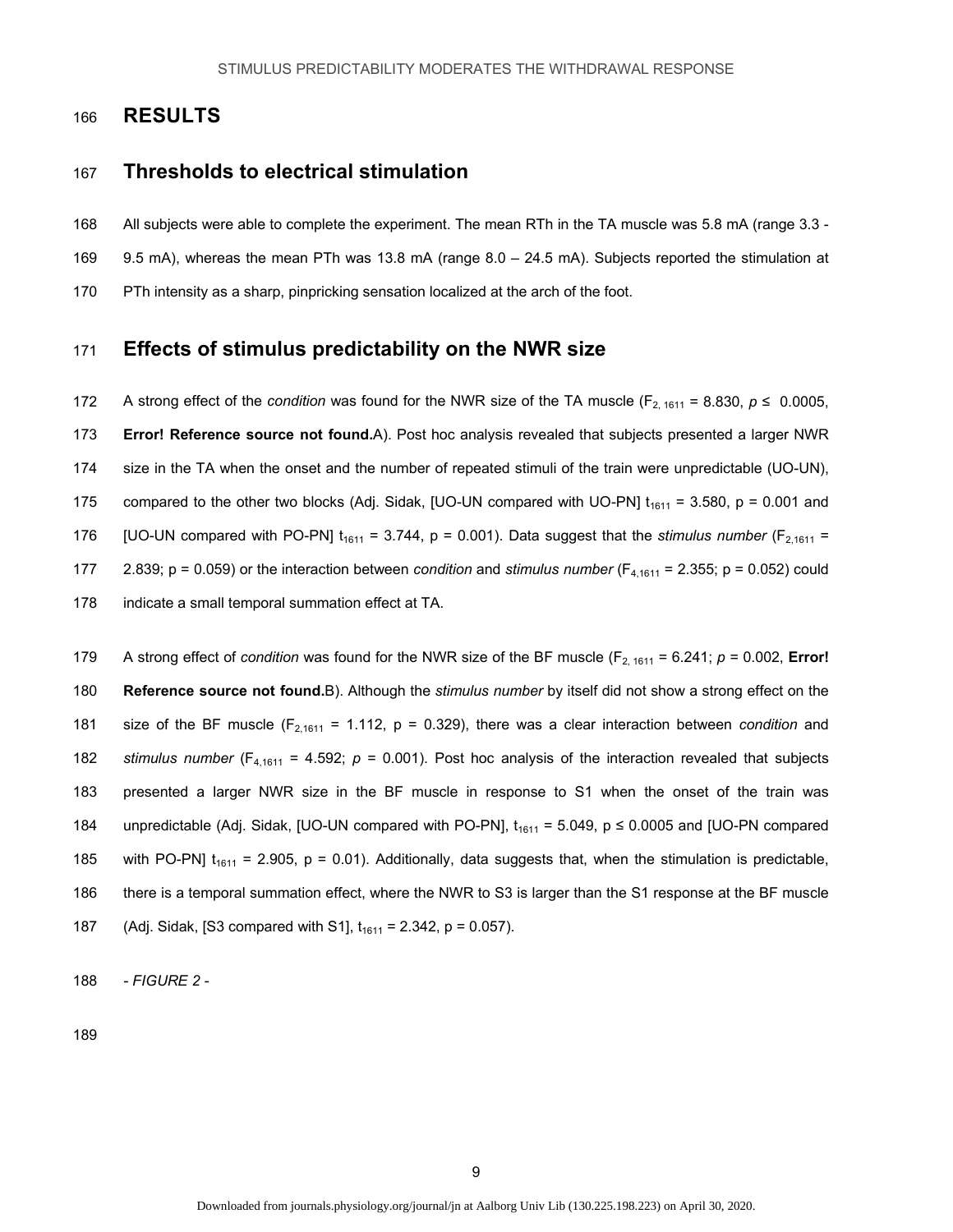### 190 **DISCUSSION**

191 The aim of this study was to evaluate how different degrees of predictability of impending noxious stimuli 192 modulate the involuntary withdrawal reaction of the stimulated limb. For that purpose, healthy participants 193 received trains of electrical stimuli on the sole of the foot to elicit the NWR, which was measured in one distal 194 and one proximal muscle of the ipsilateral limb. In three different stimulation blocks, the predictability of the 195 stimuli was manipulated by giving the participants prior information about the onset of the stimulus trains and 196 the number of given stimuli in each train. When the trains of electrical stimuli were predictable both in time 197 and intensity, participants displayed stereotypical temporal summation profiles of the NWR during the course 198 of the stimulus train, with the last NWR response being larger than the first. This temporal summation effect 199 was disrupted when participants lacked information about the timing of the stimulus trains. Moreover, when 200 the trains of electrical stimuli were neither predictable in time nor in intensity, participants displayed larger 201 NWR in the distal muscle, compared to when the stimulus trains had some degree of predictability.

#### 202 Dynamic descending control of spinal defensive behaviors

203 Reflexes are innate defensive behaviors that are found across all members of the species, and which mainly 204 constitute preprogrammed responses to external threats that are not anticipated in time (Ledoux and Daw 205 2018). Although they are considered more or less hardwired circuits, the excitability of the reflex arcs such as 206 the spinal NWR pathways are subject to strong descending modulation from supraspinal structures Studies 207 in spinalized animals (Schouenborg and Kalliomäki 1990; Schouenborg et al. 1992; Levinsson et al. 1999; 208 Carlson et al. 2005; Bence and Cleland 2019) and in spinal-cord injured human patients (Shahani and 209 Young 1971; Andersen et al. 2004; Hornby et al. 2006; Knikou 2007; Biurrun Manresa et al. 2014; Mackey et 210 al. 2016) provide substantial evidence that a lesion to the spinal cord leads to dysfunctional NWR responses 211 below injury, confirming that descending modulation is vital to maintain the integrity and functional 212 organization of spinal NWR pathways (Dietz 2010).

213 The descending modulation is dynamic and is mainly transmitted via the PAG in the midbrain and its 214 projections to the RVM. The PAG is a relay area that connect several limbic forebrain regions with the RVM, 215 such as the amygdala, the anterior cingulate cortex, the dorsomedial nucleus of the hypothalamus, and the 216 medial prefrontal cortex (Chen and Heinricher 2019). In anticipation of a forthcoming threat, the neural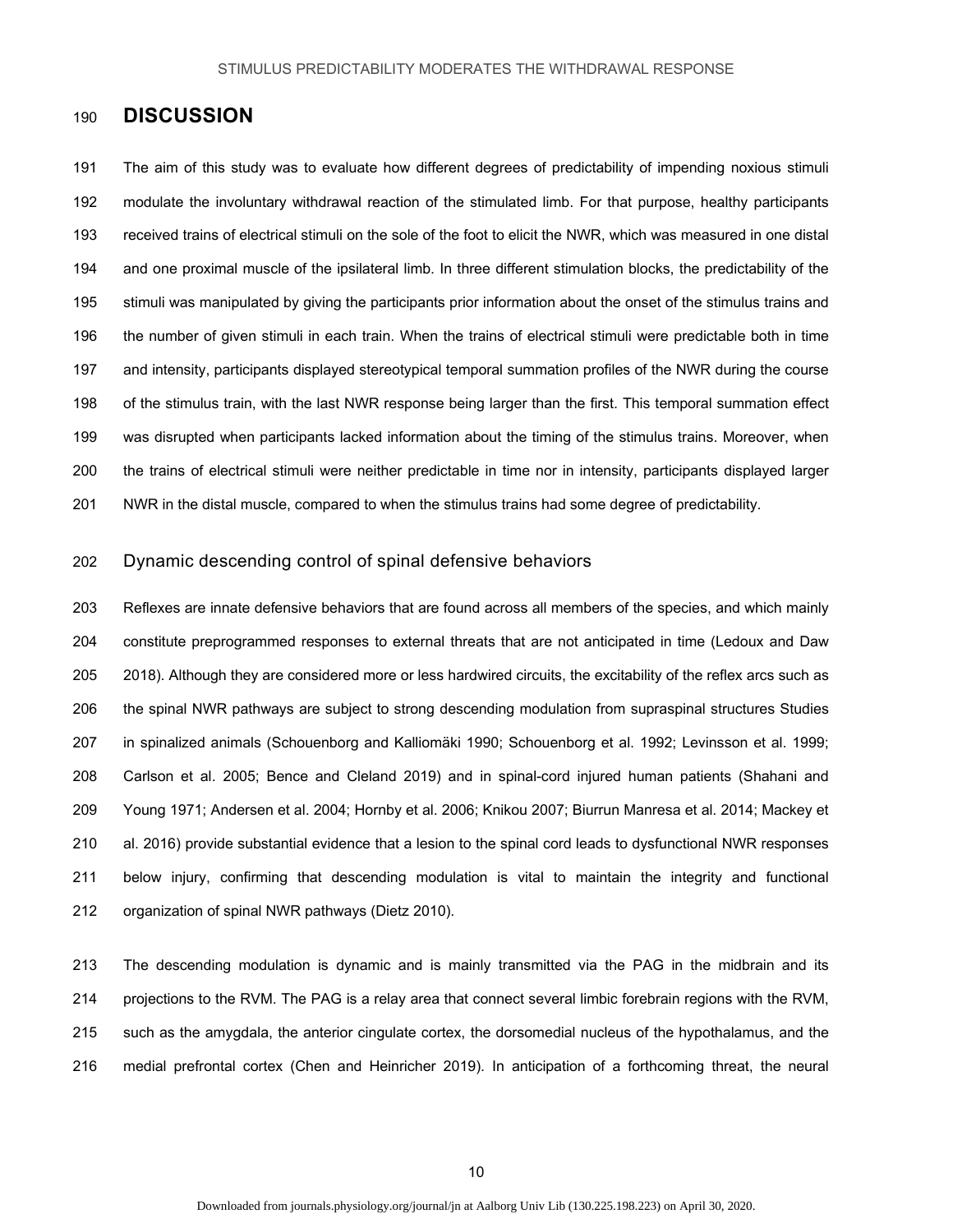217 activity of these brain areas appears to be dependent on the degree of attention and predictability of the 218 aversive stimuli (Brown et al. 2008; Peng et al. 2019).

219 The descending control of spinal nociception pivots between facilitation and inhibition due to the activation of 220 two classes of RVM neurons called ON and OFF cells respectively, which extend their projections to primary 221 afferent terminals in the dorsal horn (Zhang et al. 2015). This top-down pathway provides a neural substrate 222 by which exteroceptive stimuli and motivational states can modulate spinal transmission (Fields 2018).

223 The balance between inhibition and facilitation highly depends on the behavioral context (Heinricher et al. 224 2009). In particular, when a threat has an element of certainty, descending modulation may provide a 225 mechanism to inhibit the briskness of innate defensive behaviors. In the present study, the results showed 226 that when participants were certain about the incoming noxious stimuli, their overall NWR responses (i.e. the 227 net withdrawal response of the limb) were generally smaller than when they were uncertain about some of 228 the stimuli characteristics. This is in line with previous reports, which found larger NWRs in response to 229 unpredictable stimuli (Liebermann and Defrin 2009; Quelhas Martins et al. 2015). In contrast, NWR 230 responses tend to be smaller when either the timing (Dimitrijevic et al. 1972; Liebermann and Defrin 2009) or 231 the stimulus intensity (Quelhas Martins et al. 2015) are predictable. Nevertheless, predictable stimuli might 232 not always lead to smaller NWR responses. For instance, when blind-folded subjects receive an auditory cue 233 that indicates the arrival of an incoming stimulus and also the presence of a randomly approaching obstacle, 234 the synaptic transmission through NWR pathways can be facilitated (Michel et al. 2007). In the latter, the 235 certainty about the approaching obstacle given by the auditory cue could have led the participants to an 236 increased state of vigilance that enhanced their preparedness to avoid a threat in an uncertain environment. 237 Taken together, this suggests that the direction of descending modulation associated with stimulus 238 predictability likely depends on the behavioral circumstance in which the stimuli are received. Furthermore, 239 descending modulation triggered by stimulus predictability seems to have a strong modulatory effect on the 240 protective withdrawal associated with the NWR. Other processes that are known to modulate the NWR such 241 as systolic inhibition (Martins et al. 2009) or emotional modulation (Rhudy et al. 2006) are moderated when 242 stimuli are unpredictable. Altogether, the existing evidence suggests that stimulus predictability plays a 243 significant role in the dynamic descending modulation of the NWR pathways.

244 It might be hypothesized that unpredictable stimuli possibly produced an increased state of anxiety. It is well 245 described that the uncertainty of a potential future threat can lead anxious behaviors (Ploghaus et al. 2003).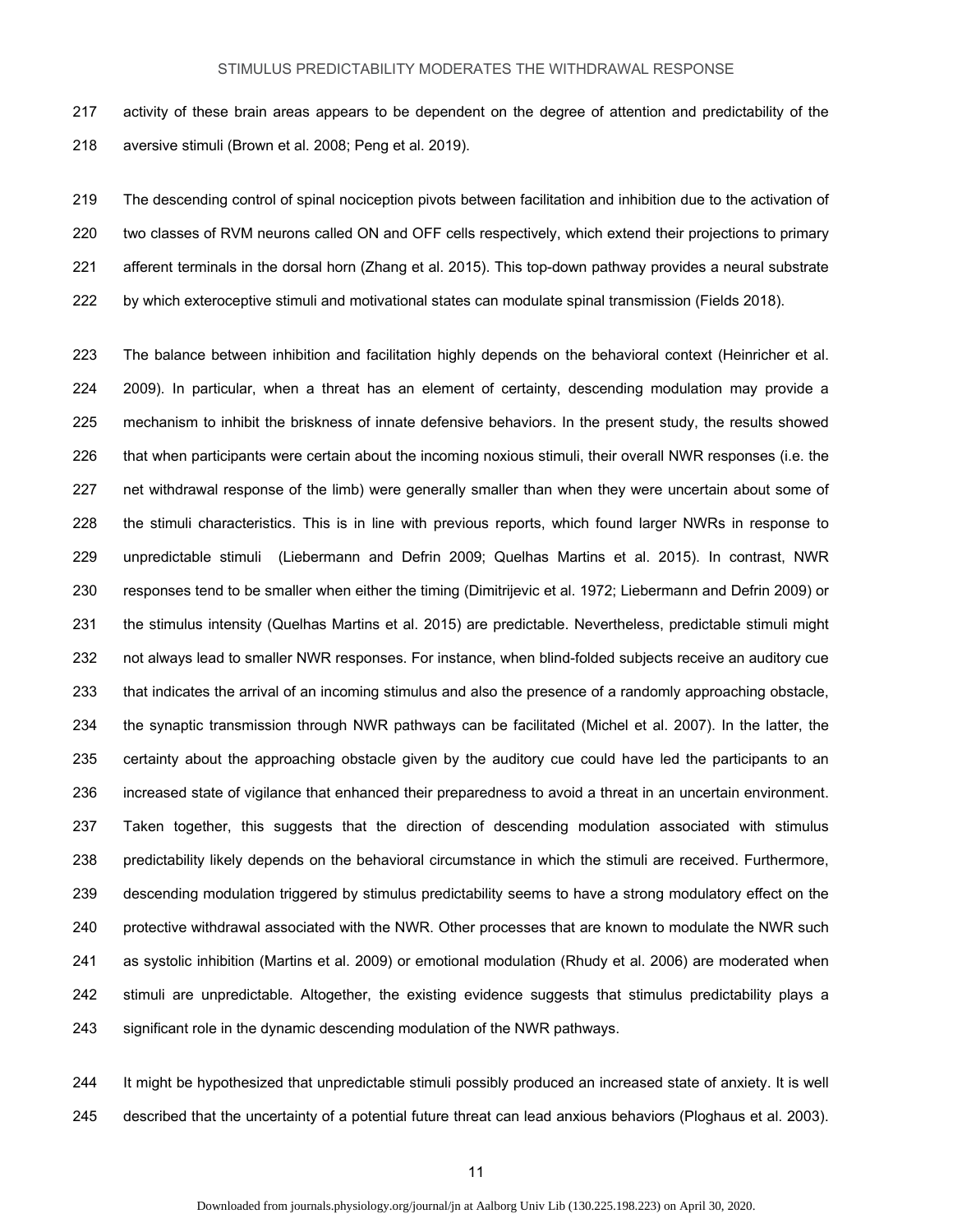246 The brain areas commonly reported to be involved in anxiety-related behaviors are functionally and 247 anatomically interconnected to midbrain and brainstem areas that mediate descending control (Grupe and 248 Nitschke 2013; Tovote et al. 2015). In fact, it has been previously shown that threatening situations with 249 impending, unpredictable painful stimuli enhance the NWR responses measured at the BF muscle (Willer et 250 al. 1979; Hubbard et al. 2011; Terry et al. 2016). Yet, other studies have reported unchanged NWR 251 thresholds in the BF in subjects that had increased levels of acute anxiety (French et al. 2005) or high 252 measures of anxiety sensitivity (Terry et al. 2012). A key difference between these disagreeing findings is the 253 presence / absence of an experimental method to induce anxiety. While the studies that reported a positive 254 association between anxiety and enhanced NWR responses used the anticipation of a very painful stimulus 255 as threat, those that did not find such association only evaluated the state-trait anxiety before and after NWR 256 threshold assessment. In the present study, the psychological state was meant to be modulated by the 257 predictability of repeated trains of painful stimuli. Hence, it could be speculated that there was an induced 258 level of increased anxiety across the experimental blocks. Another important aspect to consider is that 259 previous studies estimated NWR thresholds in the BF in response to sural nerve stimulation. This procedure 260 has a high failure rate of NWR threshold estimation and involves higher stimulation intensities with higher 261 pain ratings, in comparison to foot sole stimulation (Jensen et al. 2015). Noteworthy, previous studies 262 considered only one muscle to describe the psychophysiological modulations of the withdrawal reaction. It is 263 possible that, by considering only one muscle of the kinetic chain, these studies did not observe the 264 differential modulations that may arise across the group of muscles involved in the withdrawal pattern.

#### 265 Effects of stimulus predictability on NWR temporal summation

266 Another fundamental result from this study was the observation that stimulus unpredictability disrupted the 267 temporal summation of NWR responses to repeated stimulation. The characterization of temporal summation 268 of the NWR has important clinical implications, since temporal summation has been extensively proposed as 269 a measurement of central sensitization (Terry et al. 2011). For instance, in chronic pain patients it was 270 proposed that upregulated central integrative pain mechanisms could be one of the mechanisms that may 271 result in facilitated temporal summation of pain (Arendt-Nielsen et al. 2010; Petersen et al. 2017). 272 Interestingly, the typical temporal summation profile described in the literature (Arendt-Nielsen et al. 1994; 273 Guirimand et al. 2000), where the NWR increases gradually in response to repetitive stimuli, was clearly 274 observed only when the stimulus train were predictable in both time and intensity. Contrary to the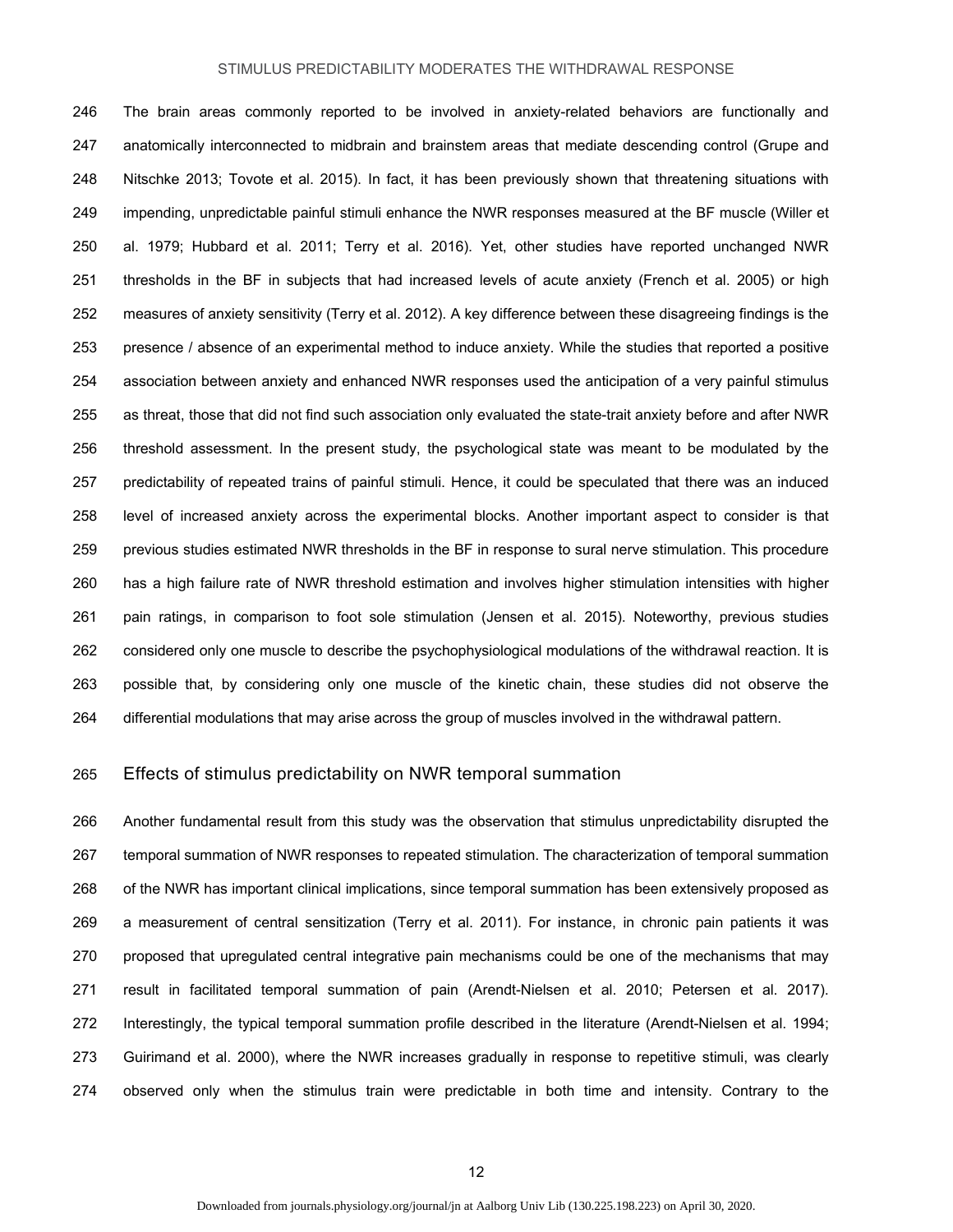275 established assumptions, subjects displayed larger NWR responses to the first stimulus of the train in the 276 proximal muscle, when the stimulus onset was unpredictable.

277 The role of descending modulation on NWR temporal summation has been highlighted in studies that 278 reported enhanced wind-up in spinalized rodents, compared to spinally intact animals (Gozariu et al. 1997). 279 Similarly, SCI patients also display facilitated NWR temporal summation (Shahani and Young 1971; Hornby 280 et al. 2006). Previous psychophysical studies, however, provide conflicting results. On one hand, studies that 281 investigated the effects of pain catastrophizing (Rhudy et al. 2011) and distraction (Ruscheweyh et al. 2011) 282 reported effects on pain perception but not on temporal summation of the NWR. On the other hand, studies 283 that investigated the mechanisms behind conditioned pain modulation (CPM) reported a concomitant 284 inhibition of both pain perception and NWR responses (Serrao et al. 2004; Lautenbacher et al. 2008). In line 285 with this, reduced pain intensity and NWR size has also been reported for the last part of an extended 286 repetitive stimulus trains (5 seconds), suggesting triggering of descending inhibition (Gozariu et al. 1997; 287 Bajaj et al. 2005). In addition, a recent psychophysical study from Holden and co-workers (Holden et al. 288 2019) have showed that CPM affects only the first stimulus in the temporal summation of pain but not the 289 temporal summation per-se, which is in agreement with the findings of present study.

#### 290 Towards a differential descending modulation of defensive responses

291 The results showed that the two investigated muscles responded differently to the different levels of stimulus 292 unpredictability. Subjects displayed larger NWR responses in BF, and no noticeable changes in the TA when 293 the stimulus onset was unpredictable but the stimulus intensity was predictable. On the other hand, subjects 294 displayed larger responses on both proximal and distal muscles when both the stimulus onset and the 295 stimulus intensity were unpredictable. Since the modular organization of the NWR considers each muscle or 296 a set of synergistic muscles as isolated components in isolated scenarios, the different behavior displayed by 297 the two muscles under the same experimental conditions in this study cannot be explained only by its 298 modular organization. The biomechanical pattern of the NWR is functionally determined by its contribution to 299 the optimal withdrawal (Schouenborg and Kalliomäki 1990; Andersen et al. 1999). However, there is no 300 evidence on what 'optimal' withdrawal means in more complex scenarios, for example those involving 301 different postures, during locomotion or different degrees of predictability. Particularly, as stated above, 302 different degrees of predictability might affect cortical regions possibly influencing the descending control 303 onto the spinal cord. Studies in animal preparations have indicated that the integration of exteroceptive,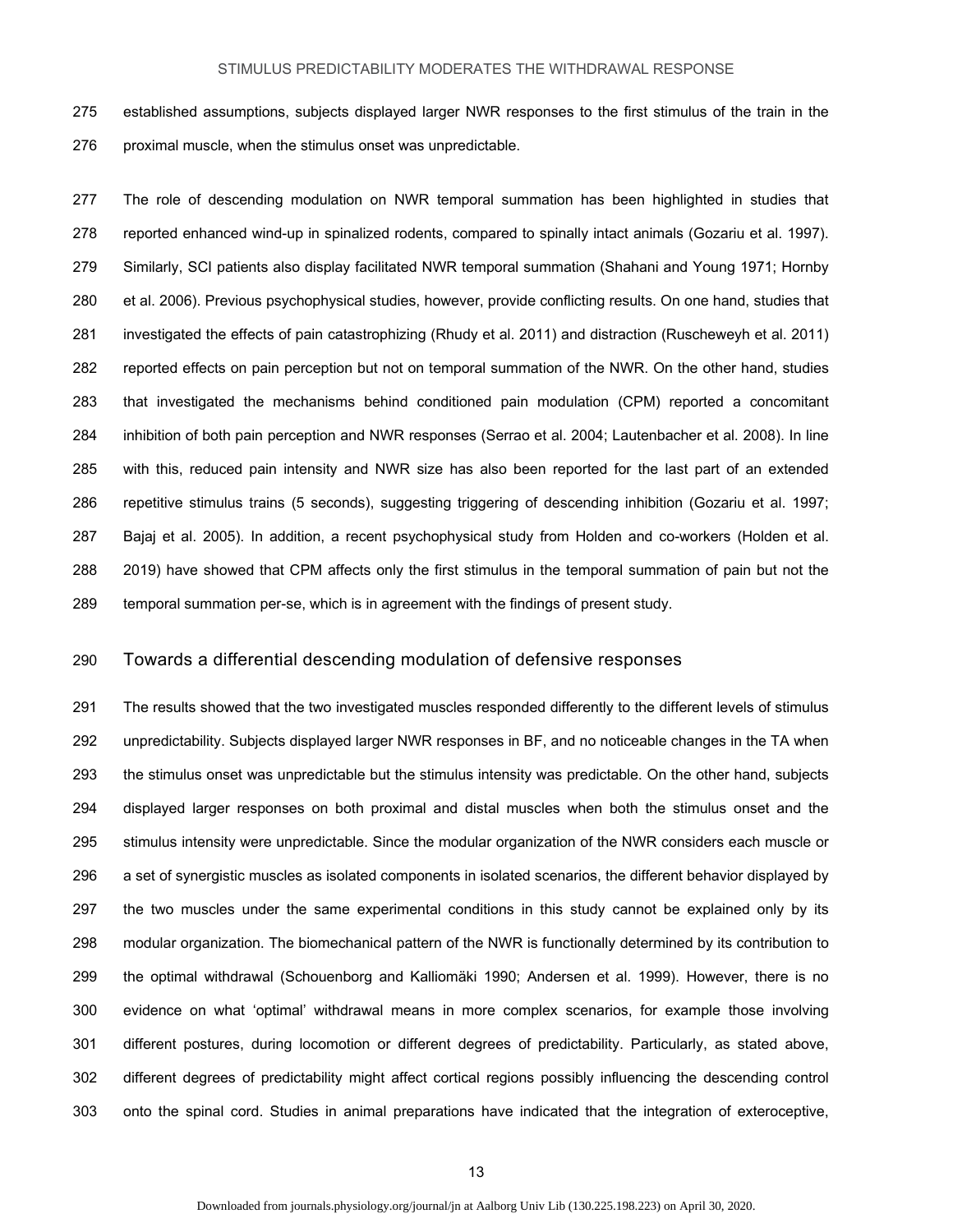304 proprioceptive and corticospinal projections possibly occurs in a nodal point at the laminae V and IV of the 305 spinal cord (Granmo et al. 2008; Schouenborg 2008; Tripodi et al. 2011; Levine et al. 2014), and from this 306 nodal point intermediate neurons projects neuronal connections onto the ventral area of the spinal cord 307 (Hilde et al. 2016). Findings from Levine and co-workers (2014) suggest that intermediate premotor neuronal 308 cells, coined motor synergy encoders, excite motor pools in the ventral horn, driving the activation of the 309 muscles involved in the withdrawal reaction to "optimally" disengage the affected area from the noxious 310 stimulus (see Osseward and Pfaff 2019 for a review). In this line of thought, distal and proximal muscles may 311 contribute differently to the optimal pattern. For instance, distal muscles could contribute to subtle 312 movements while proximal muscles ensure a robust withdrawal. Altogether, it could be speculated that there 313 is a differential descending control of the muscles involved in the NWR pattern that could take advantage of 314 its modular organization; this differential modulation across group of muscles would increase the efficacy of 315 the defensive responses to unpredictable threats.

316 To the authors' knowledge, this is the first study in which the influence of the stimulus predictability on the 317 NWR is studied in two muscles simultaneously. Based on the present observations, it is likely that 318 descending modulation acts differently across different muscles. This reinforces the view of the NWR as a 319 complex pattern across several joints, rather than a stereotyped reaction of individual muscles. Hence, it is 320 advisable that future studies consider the inclusion of several muscles when investigating the 321 psychophysiological effects over the NWR.

## 322 **Limitations and future perspectives**

323 The present study has some limitations. First, the results were obtained from a healthy population, which 324 may not translate to patients, for instance those with chronic pain. Second, the experimental protocol did not 325 include an assessment of the current psychological state of the participants during the stimulation blocks, 326 which could have helped to make better inferences about the effects of e.g. anxiety. Third, the stimulation 327 intensities used in this study were all above the pain threshold. This could have led to a ceiling effect on the 328 reflex sizes for some of the subjects.

329 The present study also has some implications. The modulatory effects of stimulus predictability can become 330 problematic in clinical examinations of the NWR, where clinicians would like to control these psychological 331 confounding factors to minimize their influence over spinal excitability. These effects pose a practical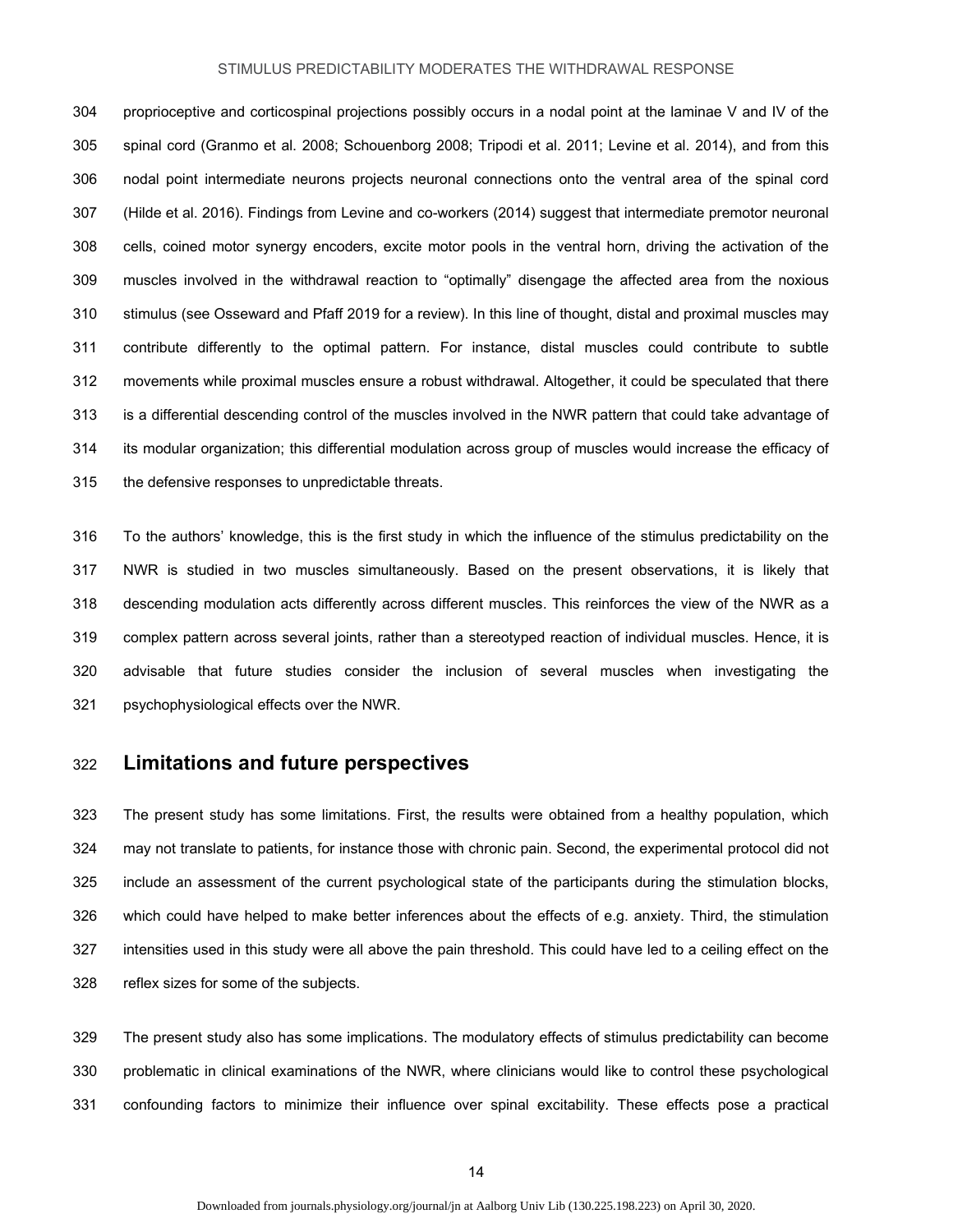332 compromise since the predictability of the stimuli is a typical parameter that is manipulated to reduce the 333 habituation of the NWR (Dimitrijevic et al. 1972).

# 334 **Conclusions**

335 The results of this study suggest that the predictability of different stimulus characteristics differentially 336 affects the muscles involved in the defensive withdrawal reaction. Moreover, stimulus predictability seems to 337 disrupt the stereotyped temporal summation profile in response to repeated stimulation. These observations 338 suggest that the specific response of spinal withdrawal reflexes are strongly influenced by the prior 339 information of an incoming threat, so that the dynamic descending control may increase the efficacy of the 340 defensive responses by differentially modulating the muscle activity involved in the reaction. Finally, these 341 findings have important methodological implications for futures studies in which the NWR is used as a 342 quantitative tool to assess the response of the nociceptive system.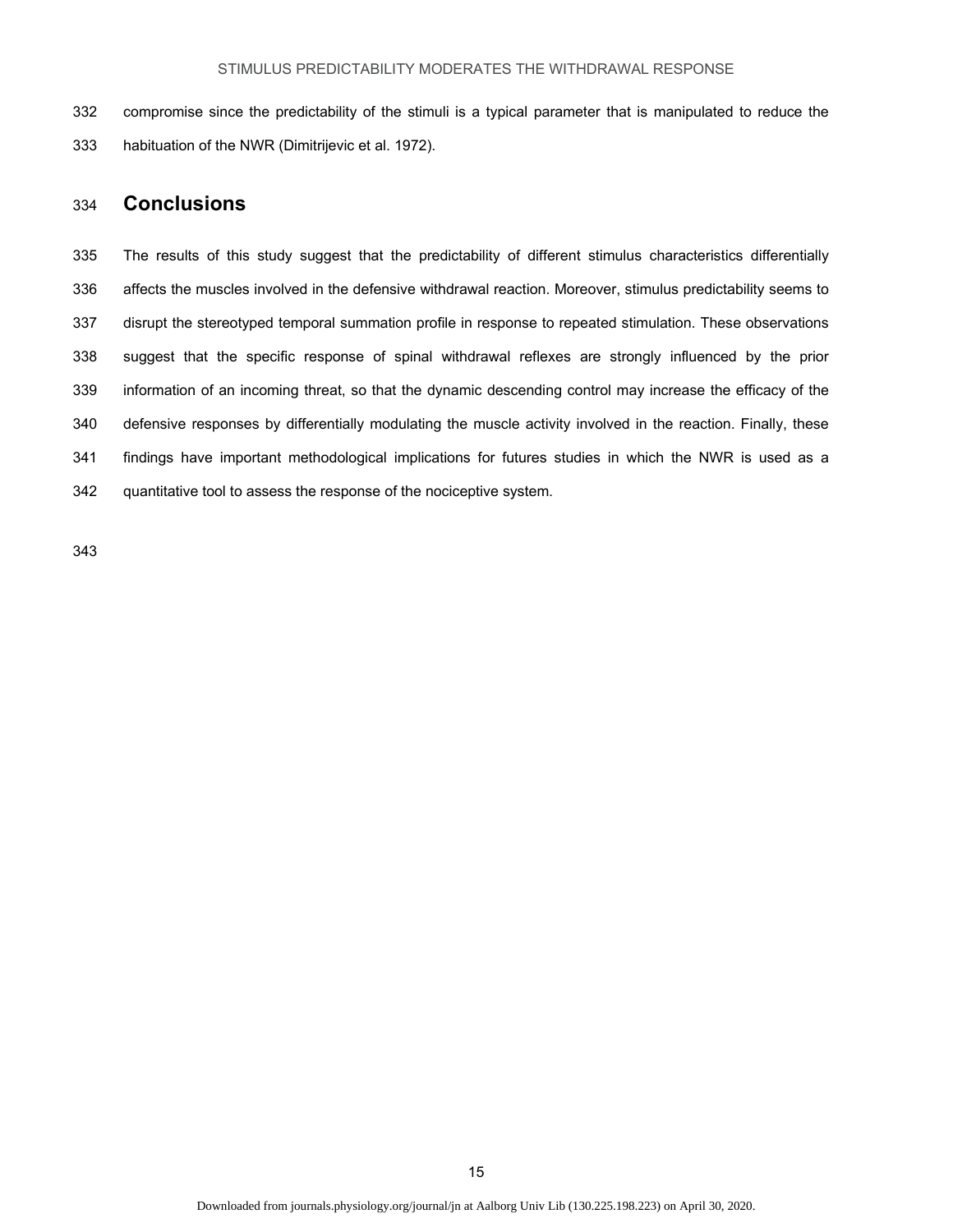# 344 **ACKNOWLEDGMENTS**

- 345 The Danish National Research Foundation (DNRF121) supports the Center for Neuroplasticity and Pain
- 346 (CNAP).

# 347 **DISCLOSURES**

348 The authors declare that they have no conflict of interest.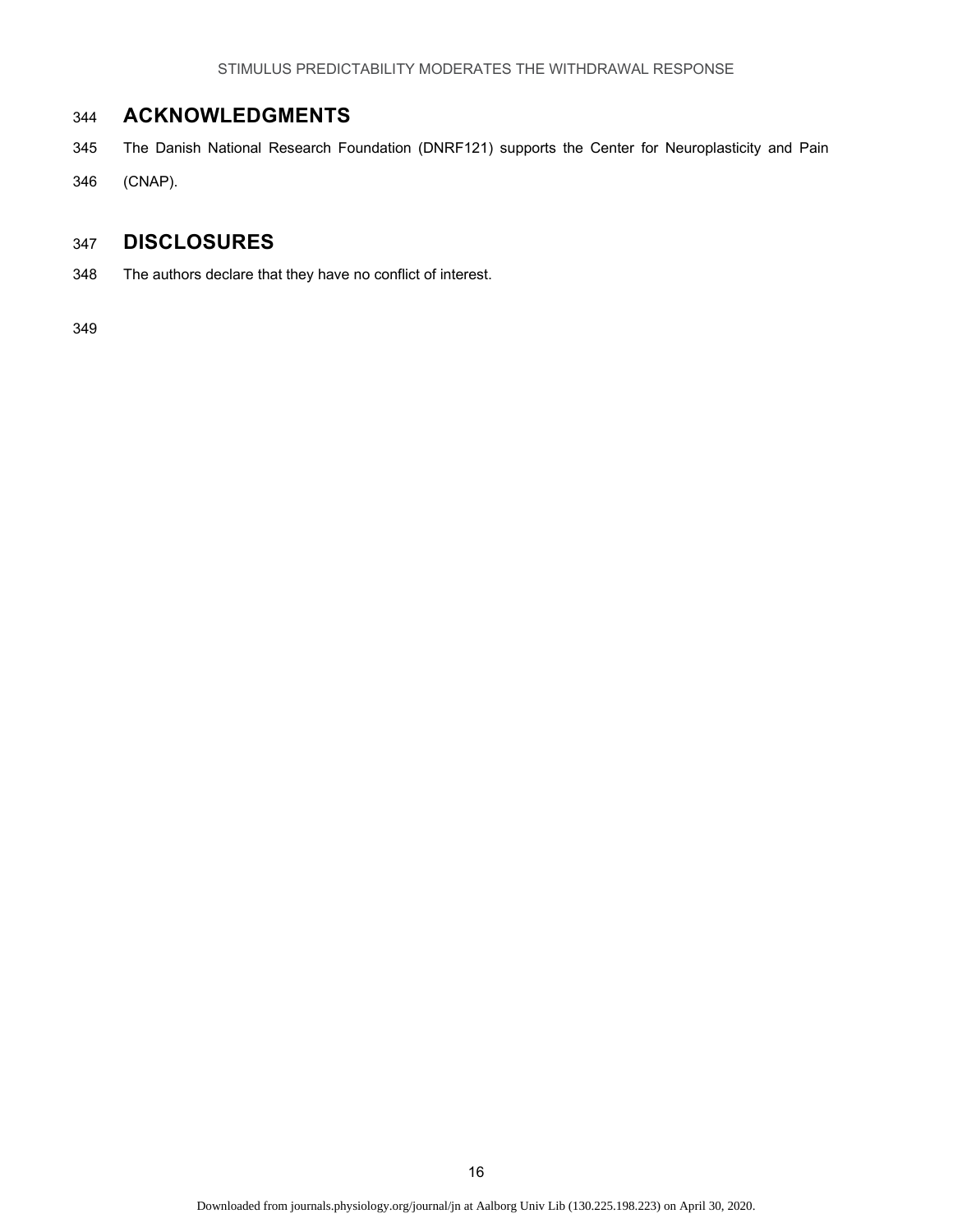# **REFERENCES**

- **Alvisi E**, **Serrao M**, **Conte C**, **Alfonsi E**, **Tassorelli C**, **Prunetti P**, **Cristina S**, **Perrotta A**, **Pierelli F**, **Sandrini G**. Botulinum toxin A modifies nociceptive withdrawal reflex in subacute stroke patients. *Brain Behav* 8: 1–10, 2018.
- **Andersen OK**, **Finnerup NB**, **Spaich EG**, **Jensen TS**, **Arendt‐Nielsen L**. Expansion of nociceptive withdrawal reflex receptive fields in spinal cord injured humans. *Clin Neurophysiol* 115: 2798–2810, 2004.
- **Andersen OK**, **Sonnenborg FA**, **Arendt‐Nielsen L**. Modular organization of human leg withdrawal reflexes elicited by electrical stimulation of the foot sole. *Muscle Nerve* 22: 1520–1530, 1999.
- **Arendt‐Nielsen L**, **Brennum J**, **Sindrup S**, **Bak P**. Electrophysiological and psychophysical quantification of temporal summation in the human nociceptive system. *Eur J Appl Physiol Occup Physiol* 68: 266–273, 1994.
- **Arendt‐Nielsen L**, **Nie H**, **Laursen MB**, **Laursen BS**, **Madeleine P**, **Simonsen OH**, **Graven‐Nielsen T**. Sensitization in patients with painful knee osteoarthritis. *Pain* 149: 573–581, 2010.
- **Arsenault M**, **Piché M**, **Duncan GH**, **Rainville P**. Self‐regulation of acute experimental pain with and without biofeedback using spinal nociceptive responses. *Neuroscience* 231: 102–10, 2013.
- **Bajaj P**, **Arendt‐Nielsen L**, **Andersen OK**. Facilitation and inhibition of withdrawal reflexes following repetitive stimulation: electro‐ and psychophysiological evidence for activation of noxious inhibitory controls in humans. *Eur J Pain* 9: 25–31, 2005.
- **Bartolo M**, **Serrao M**, **Gamgebeli Z**, **Amtmann D**, **Perrotta A**, **Padua L**, **Pierelli F**, **Nappi G**, **Sandrini G**. Modulation of the human nociceptive flexion reflex by pleasant and unpleasant odors. *Pain* 154: 2054–2059, 2013.
- **Bence CM**, **Cleland CL**. The nociceptive withdrawal response of the tail in the spinalized rat employs a hybrid categorical–continuous spatial mapping strategy. *Exp Brain Res* 237: 1551–1561, 2019.
- **Biurrun Manresa JA**, **Finnerup NSB**, **Johannesen IL**, **Biering‐Sørensen F**, **Jensen TS**, **Arendt‐Nielsen L**, **Andersen OK**.
- Central sensitization in spinal cord injured humans assessed by reflex receptive fields. *Clin Neurophysiol* 125: 352–62, 2014.
- **Biurrun Manresa JA**, **Jensen MB**, **Andersen OK**. Introducing the reflex probability maps in the quantification of nociceptive withdrawal reflex receptive fields in humans. *J Electromyogr Kinesiol* 21: 67–76, 2011a.
- **Biurrun Manresa JA**, **Neziri AY**, **Curatolo M**, **Arendt‐Nielsen L**, **Andersen OK**. Test‐retest reliability of the nociceptive withdrawal reflex and electrical pain thresholds after single and repeated stimulation in patients with chronic low back pain. *Eur J Appl Physiol* 111: 83–92, 2011b.
- **Biurrun Manresa JA**, **Neziri AY**, **Curatolo M**, **Arendt‐Nielsen L**, **Andersen OK**. Reflex receptive fields are enlarged in patients with musculoskeletal low back and neck pain. *Pain* 154: 1318–1324, 2013.
- **Bjerre L**, **Andersen AT**, **Hagelskjaer MT**, **Ge N**, **Mørch CD**, **Andersen OK**. Dynamic tuning of human withdrawal reflex receptive fields during cognitive attention and distraction tasks. *Eur J Pain* 15: 816–821, 2011.
- **Brown CA**, **Seymour B**, **Boyle Y**, **El‐Deredy W**, **Jones AKP**. Modulation of pain ratings by expectation and uncertainty: Behavioral characteristics and anticipatory neural correlates. *Pain* 135: 240–250, 2008.
- **Carlson JD**, **Selden NR**, **Heinricher MM**. Nocifensive reflex‐related on‐ and off‐cells in the pedunculopontine tegmental nucleus, cuneiform nucleus, and lateral dorsal tegmental nucleus. *Brain Res* 1063: 187–194, 2005.
- **Chen QL**, **Heinricher MM**. Descending Control Mechanisms and Chronic Pain. *Curr Rheumatol Rep* 21: 1–7, 2019.
- **Dietz V**. Behavior of spinal neurons deprived of supraspinal input. *Nat Rev Neurol* 6: 167–174, 2010.
- **Dimitrijevic MR**, **Faganel J**, **Gregoric M**, **Nathan PW**, **Trontelj JK**. Habituation: effects of regular and stochastic stimulation. *J Neurol Neurosurg Psychiatry* 35: 234–242, 1972.
- **Von Dincklage F**, **Send K**, **Hackbarth M**, **Rehberg B**, **Baars JH**. Comparison of the nociceptive flexion reflex threshold
- and the bispectral index as monitors of movement responses to noxious stimuli under propofol mono‐anaesthesia. *Br J Anaesth* 102: 244–250, 2009.
- **Fields HL**. How expectations influence pain. *Pain* 159: S3–S10, 2018.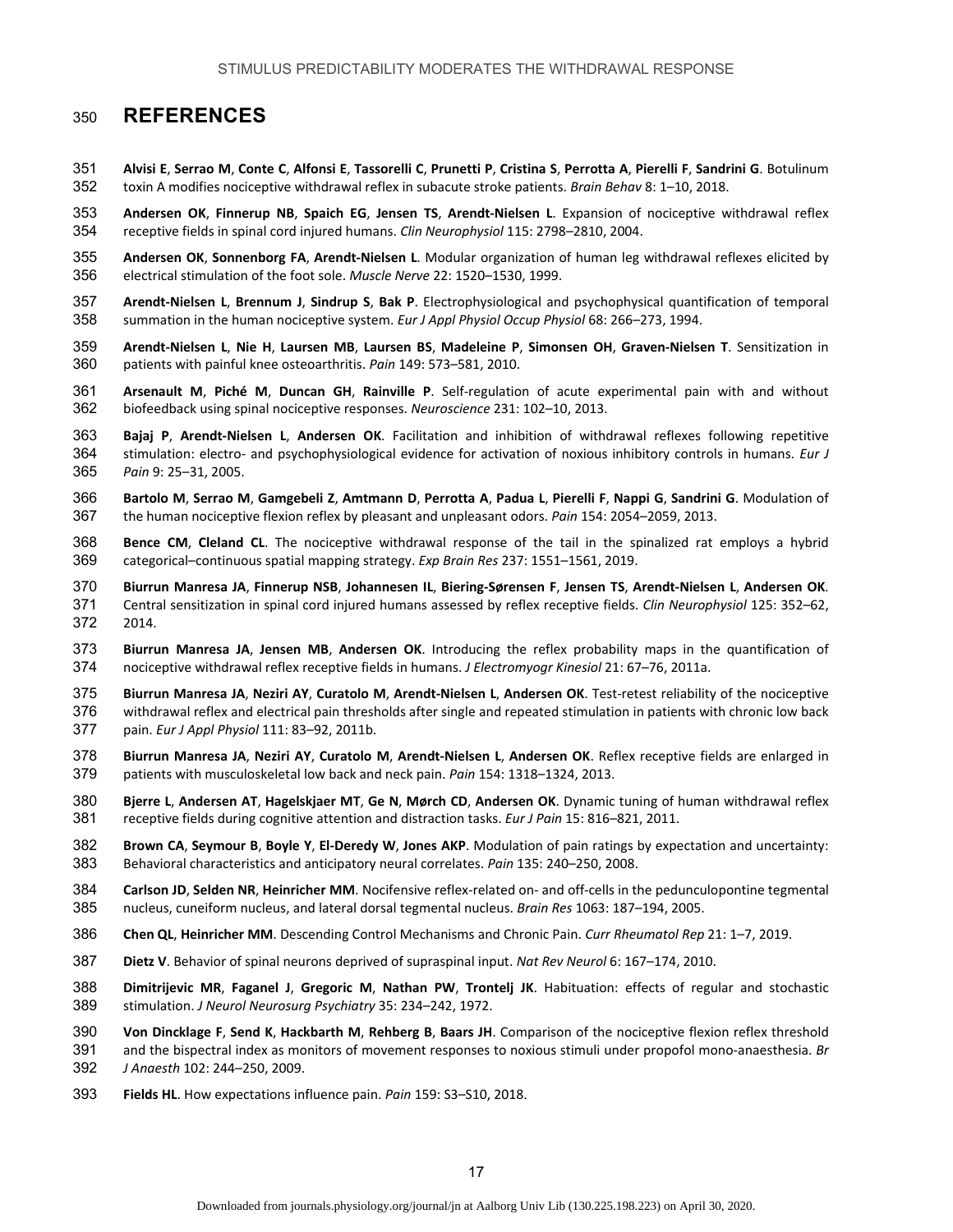- **Frahm KS**, **Mørch C**, **Grill WM**, **Lubock NB**, **Hennings K**, **Andersen OK**. Activation of peripheral nerve fibers by electrical stimulation in the sole of the foot. *BMCNeurosci* 14:116. do: 114–116, 2013.
- **France CR**, **Rhudy JL**, **McGlone S**. Using normalized EMG to define the nociceptive flexion reflex (NFR) threshold: Further evaluation of standardized NFR scoring criteria. *Pain* 145: 211–218, 2009.
- **French DJ**, **France CR**, **France JL**, **Arnott LF**. The influence of acute anxiety on assessment of nociceptive flexion reflex thresholds in healthy young adults. *Pain* 114: 358–363, 2005.
- **Gozariu M**, **Bragard D**, **Willer J**, **Le Bars D**. Temporal Summation of C‐Fiber Afferent Inputs: Competition Between Facilitatory and Inhibitory Effects on C‐Fiber Reflex in the Rat. *J Neurophysiol* 78: 3165–3179, 1997.
- **Granmo M**, **Petersson P**, **Schouenborg J**. Action‐based body maps in the spinal cord emerge from a transitory floating organization. *J Neurosci* 28: 5494–5503, 2008.
- **Grillon C**, **Baas JMP**, **Cornwell B**, **Johnson L**. Context Conditioning and Behavioral Avoidance in a Virtual Reality Environment : Effect of Predictability. (2006). doi: 10.1016/j.biopsych.2006.03.072.
- **Grupe DW**, **Nitschke JB**. Uncertainty and anticipation in anxiety: An integrated neurobiological and psychological perspective. *Nat Rev Neurosci* 14: 488–501, 2013.
- **Guirimand F**, **Dupont X**, **Brasseur L**, **Chauvin M**, **Bouhassira D**. The Effects of Ketamine on the Temporal Summation (Wind‐Up) of the RIII Nociceptive Flexion Reflex and Pain in Humans. *Anesth Analg* 90: 408, 2000.
- **Heinricher MM**, **Tavares I**, **Leith JL**, **Lumb BM**. Descending control of nociception: Specificity, recruitment and plasticity. *Brain Res Rev* 60: 214–225, 2009.
- **Hilde KL**, **Levine AJ**, **Hinckley CA**, **Hayashi M**, **Montgomery JM**, **Gullo M**, **Driscoll SP**, **Grosschedl R**, **Kohwi Y**, **Kohwi‐**
- **Shigematsu T**, **Pfaff SL**. Satb2 Is Required for the Development of a Spinal Exteroceptive Microcircuit that Modulates Limb Position. *Neuron* 91: 763–776, 2016.
- **Holden S**, **Petersen KK**, **Arendt‐Nielsen L**, **Graven‐Nielsen T**. Conditioning pain modulation reduces pain only during the first stimulation of the temporal summation of pain paradigm in healthy participants. *Eur J Pain (United Kingdom)* : 1390–1396, 2019.
- **Hornby TG**, **Rymer WZ**, **Benz EN**, **Schmit BD**. Windup of Flexion Reflexes in Chronic Human Spinal Cord Injury: A Marker for Neuronal Plateau Potentials? *J Neurophysiol* 89: 416–426, 2006.
- **Hubbard CS**, **Ornitz E**, **Gaspar JX**, **Smith S**, **Amin J**, **Labus JS**, **Kilpatrick LA**, **Rhudy JL**, **Mayer EA**, **Naliboff BD**. 421 Modulation of nociceptive and acoustic startle responses to an unpredictable threat in men and women. *Pain* 152: 1632–1640, 2011.
- **Jensen MB**, **Biurrun Manresa JA**, **Andersen OK**. Reliable estimation of nociceptive withdrawal reflex thresholds. *J Neurosci Methods* 253: 110–115, 2015.
- **Knikou M**. Plantar cutaneous input modulates differently spinal reflexes in subjects with intact and injured spinal cord. *Spinal Cord* 45: 69–77, 2007.
- **Lautenbacher S**, **Kunz M**, **Burkhardt S**. The effects of DNIC‐type inhibition on temporal summation compared to single pulse processing: Does sex matter? *Pain* 140: 429–435, 2008.
- **Ledoux J**, **Daw ND**. Surviving threats: Neural circuit and computational implications of a new taxonomy of defensive behaviour. *Nat Rev Neurosci* 19: 269–282, 2018.
- **Levine AJ**, **Hinckley CA**, **Hilde KL**, **Driscoll SP**, **Poon TH**, **Montgomery JM**, **Pfaff SL**. Identification of a cellular node for motor control pathways. *Nat Neurosci* 17: 586–593, 2014.
- **Levinsson A**, **Luo X‐L**, **Holmberg H**, **Schouenborg J**. Developmental Tuning in a Spinal Nociceptive System: Effects of Neonatal Spinalization. *J Neurosci* 19: 10397–10403, 1999.
- **Lichtner G**, **Rehberg B**, **Jakuscheit A**, **Weth J**, **Jurth C**, **von Dincklage F**. Intraoperative monitoring of analgesia using nociceptive reflexes correlates with delayed extubation and immediate postoperative pain. *Eur J Anaesthesiol* 34: 297–305, 2017.
- **Liebermann DG**, **Defrin R**. Characteristics of the nociceptive withdrawal response elicited under aware and unaware conditions. *J Electromyogr Kinesiol* 19: e114–e122, 2009.
- **Lim ECW**, **Sterling M**, **Pedler A**, **Coombes BK**, **Vicenzino B**. Evidence of spinal cord hyperexcitability as measured with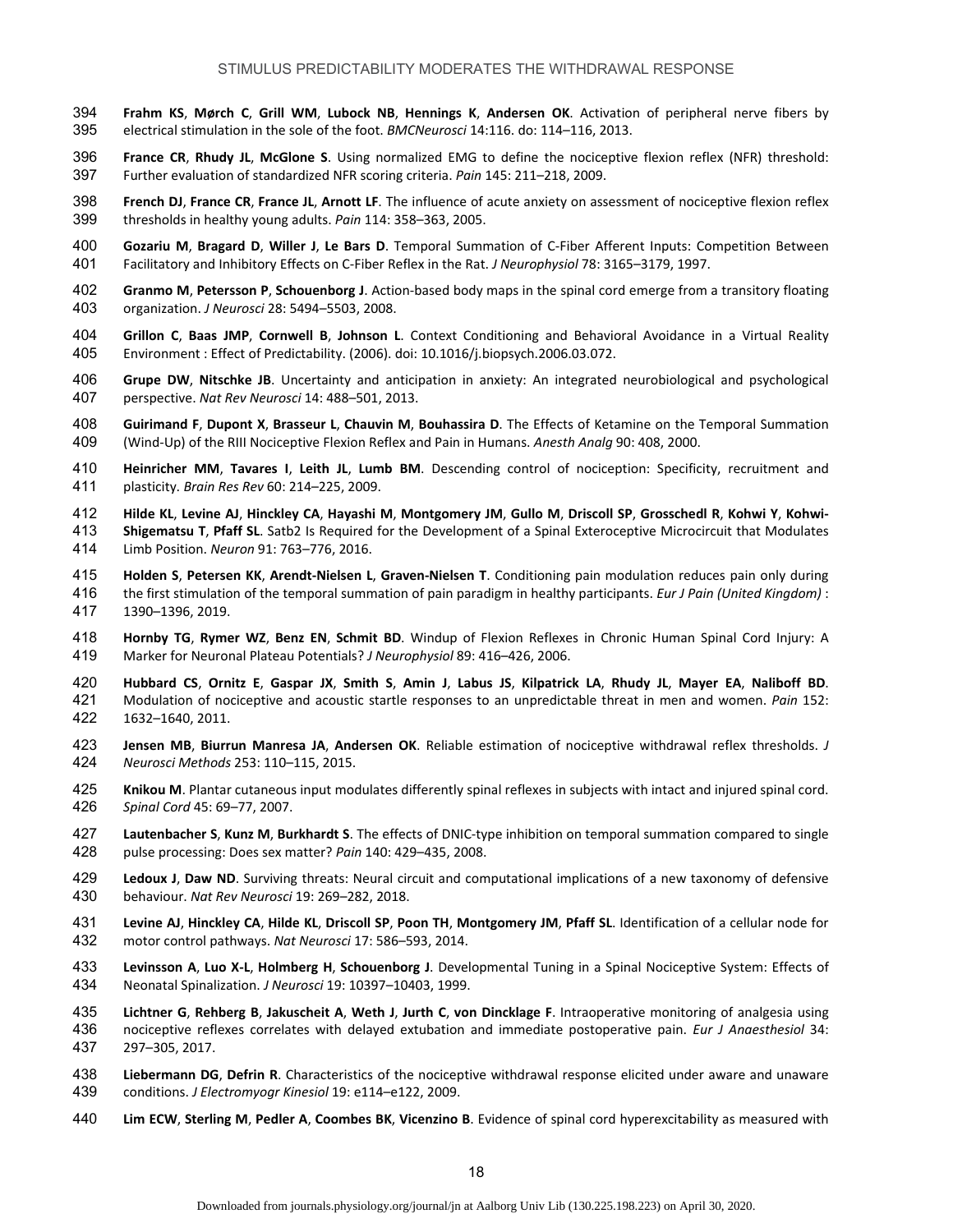- nociceptive flexion reflex (NFR) threshold in chronic lateral epicondylalgia with or without a positive neurodynamic test. *J Pain* 13: 676–684, 2012.
- **Lim ECW**, **Sterling M**, **Stone A**, **Vicenzino B**. Central hyperexcitability as measured with nociceptive flexor reflex threshold in chronic musculoskeletal pain: a systematic review. *Pain* 152: 1811–20, 2011.
- **Mackey AS**, **Uttaro D**, **McDonough MP**, **Krivis LI**, **Knikou M**. Convergence of flexor reflex and corticospinal inputs on tibialis anterior network in humans. *Clin Neurophysiol* 127: 706–715, 2016.
- **Martins AQ**, **Ring C**, **McIntyre D**, **Edwards L**, **Martin U**. Effects of unpredictable stimulation on pain and nociception across the cardiac cycle. *Pain* 147: 84–90, 2009.
- **Michel J**, **Van Hedel HJA**, **Dietz V**. Facilitation of spinal reflexes assists performing but not learning an obstacle‐ avoidance locomotor task. *Eur J Neurosci* 26: 1299–1306, 2007.
- **Osseward PJ**, **Pfaff SL**. Cell type and circuit modules in the spinal cord. *Curr Opin Neurobiol* 56: 175–184, 2019.
- **Peng W**, **Huang X**, **Liu Y**, **Cui F**. Predictability modulates the anticipation and perception of pain in both self and others. *Soc Cogn Affect Neurosci* 14: 747–757, 2019.
- **Petersen KK**, **Arendt‐Nielsen L**, **Finocchietti S**, **Hirata RP**, **Simonsen O**, **Laursen MB**, **Graven‐Nielsen T**. Age
- Interactions on Pain Sensitization in Patients with Severe Knee Osteoarthritis and Controls. *Clin J Pain* 33: 1081–1087, 2017.
- **Ploghaus A**, **Becerra L**, **Borras C**, **Borsook D**. Neural circuitry underlying pain modulation: Expectation, hypnosis, placebo. *Trends Cogn Sci* 7: 197–200, 2003.
- **Quelhas Martins A**, **Mcintyre D**, **Ring C**. Aversive event unpredictability causes stress‐induced hypoalgesia. *Psychophysiology* 52: 1066–1070, 2015.
- **Rhudy JL**, **France CR**. Defining the nociceptive flexion reflex (NFR) threshold in human participants: A comparison of different scoring criteria. *Pain* 128: 244–253, 2007.
- **Rhudy JL**, **Martin SL**, **Terry EL**, **France CR**, **Bartley EJ**, **DelVentura JL**, **Kerr KL**. Pain catastrophizing is related to temporal summation of pain but not temporal summation of the nociceptive flexion reflex. *Pain* 152: 794–801, 2011.
- **Rhudy JL**, **Williams AE**, **McCabe KM**, **Nguyên MAT V**, **Rambo P**. Affective modulation of nociception at spinal and supraspinal levels. *Psychophysiology* 42: 579–587, 2005.
- **Rhudy JL**, **Williams AE**, **McCabe KM**, **Rambo PL**, **Russell JL**. Emotional modulation of spinal nociception and pain: The impact of predictable noxious stimulation. *Pain* 126: 221–233, 2006.
- **Roy M**, **Lebuis a**, **Hugueville L**, **Peretz I**, **Rainville P**. Spinal modulation of nociception by music. *Eur J Pain* 16: 870–7, 2012.
- **Roy M**, **Lebuis A**, **Peretz I**, **Rainville P**. The modulation of pain by attention and emotion: a dissociation of perceptual and spinal nociceptive processes. *Eur J Pain* 15: 641.e1–10, 2011.
- **Ruscheweyh R**, **Kreusch A**, **Albers C**, **Sommer J**, **Marziniak M**. The effect of distraction strategies on pain perception and the nociceptive flexor reflex (RIII reflex). *Pain* 152: 2662–2671, 2011.
- **Sandrini G**, **Serrao M**, **Rossi P**, **Romaniello A**, **Cruccu G**, **Willer JC**. The lower limb flexion reflex in humans. *Prog Neurobiol* 77: 353–395, 2005.
- **Schouenborg J**. Action‐based sensory encoding in spinal sensorimotor circuits. *Brain Res Rev* 57: 111–117, 2008.
- **Schouenborg J**, **Holmberg H**, **Weng HR**. Functional organization of the nociceptive withdrawal reflexes ‐ II. Changes of excitability and receptive fields after spinalization in the rat. *Exp Brain Res* 90: 469–478, 1992.
- **Schouenborg J**, **Kalliomäki J**. Functional organization of the nociceptive withdrawal reflexes. I. Activation of hindlimb muscles in the rat. *Exp Brain Res* 83: 67–78, 1990.
- **Serrao M**, **Rossi P**, **Sandrini G**, **Parisi L**, **Amabile GA**, **Nappi G**, **Pierelli F**. Effects of diffuse noxious inhibitory controls on temporal summation of the RIII reflex in humans. *Pain* 112: 353–360, 2004.
- **Shahani BT**, **Young RR**. Human flexor reflexes. *J Neurol Neurosurg Psychiatry* 34: 616–627, 1971.
- **Shew WL**, **Yang H**, **Yu S**, **Roy R**, **Plenz D**. Information capacity and transmission are maximized in balanced cortical networks with neuronal avalanches. *J Neurosci* 31: 55–63, 2011.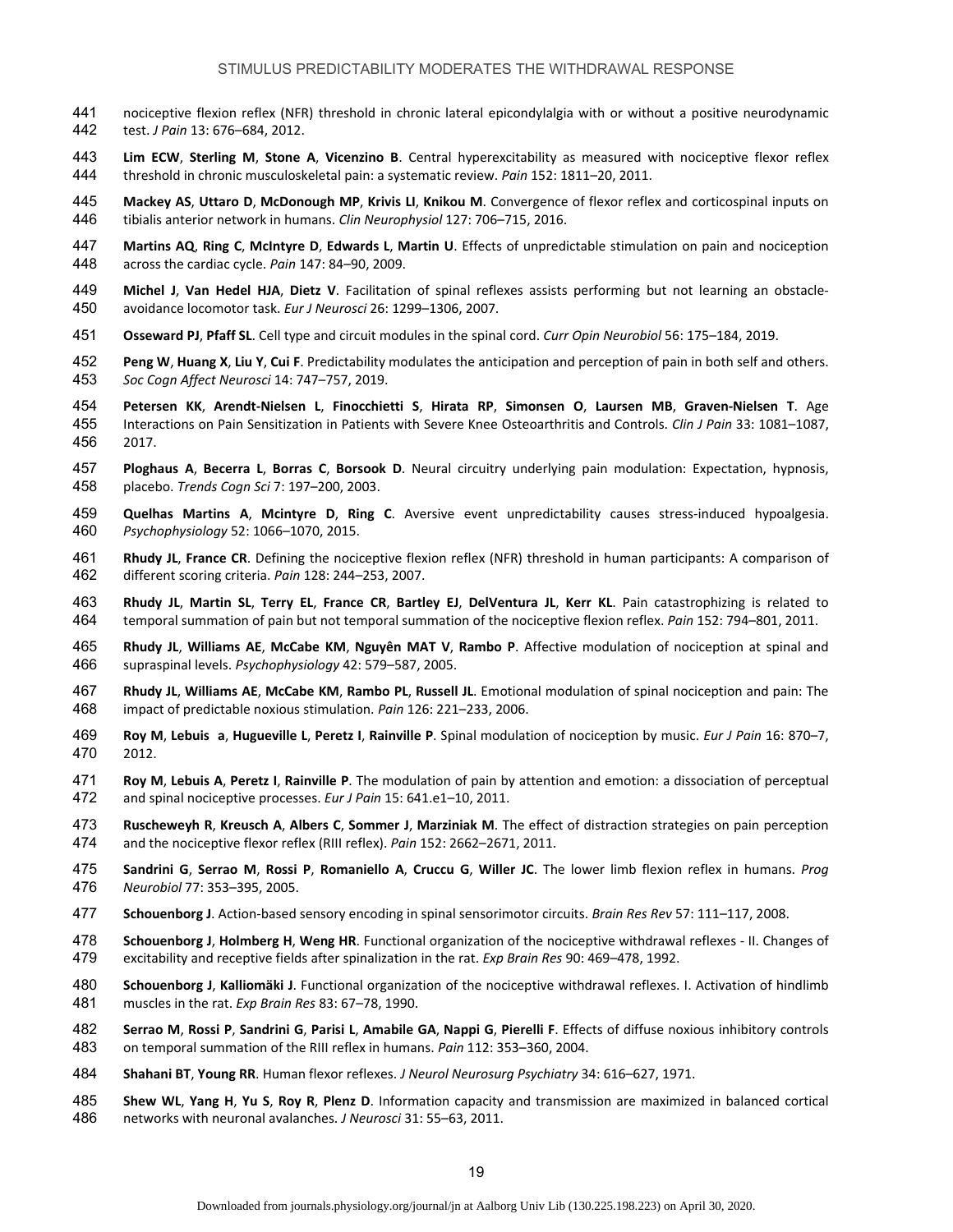- 487 **Terry EL, France CR, Bartley EJ, DelVentura JL, Kerr KL, Vincent AL, Rhudy JL. Standardizing procedures to study <br>488 sensitization of human spinal nociceptive processes: Comparing parameters for temporal summat** sensitization of human spinal nociceptive processes: Comparing parameters for temporal summation of the nociceptive flexion reflex (TS‐NFR). *Int J Psychophysiol* 81: 263–274, 2011.
- **Terry EL**, **Kerr KL**, **DelVentura JL**, **Rhudy JL**. Anxiety Sensitivity Does Not Enhance Pain Signaling at the Spinal Level. *Clin J Pain* 28: 505–510, 2012.
- **Terry EL**, **Thompson KA**, **Rhudy JL**. Does pain catastrophizing contribute to threat‐evoked amplification of pain and spinal nociception? *Pain* 157: 456–465, 2016.
- **Tovote P**, **Fadok JP**, **Lüthi A**. Neuronal circuits for fear and anxiety. *Nat Rev Neurosci* 16: 317–31, 2015.
- **Tripodi M**, **Stepien AE**, **Arber S**. Motor antagonism exposed by spatial segregation and timing of neurogenesis. *Nature* 479: 61–66, 2011.
- **Wasserstein RL**, **Schirm AL**, **Lazar NA**. Moving to a World Beyond " p < 0.05." *Am Stat* 73: 1–19, 2019.
- **Willer JC**, **Boureau F**, **Albe‐Fessard D**. Supraspinal influences on nociceptive flexion reflex and pain sensation in man. *Brain Res* 179: 61–68, 1979.
- **Zhang Y**, **Zhao S**, **Rodriguez E**, **Takatoh J**, **Han BX**, **Zhou X**, **Wang F**. Identifying local and descending inputs for primary sensory neurons. *J Clin Invest* 125: 3782–3794, 2015.
- 
- 
-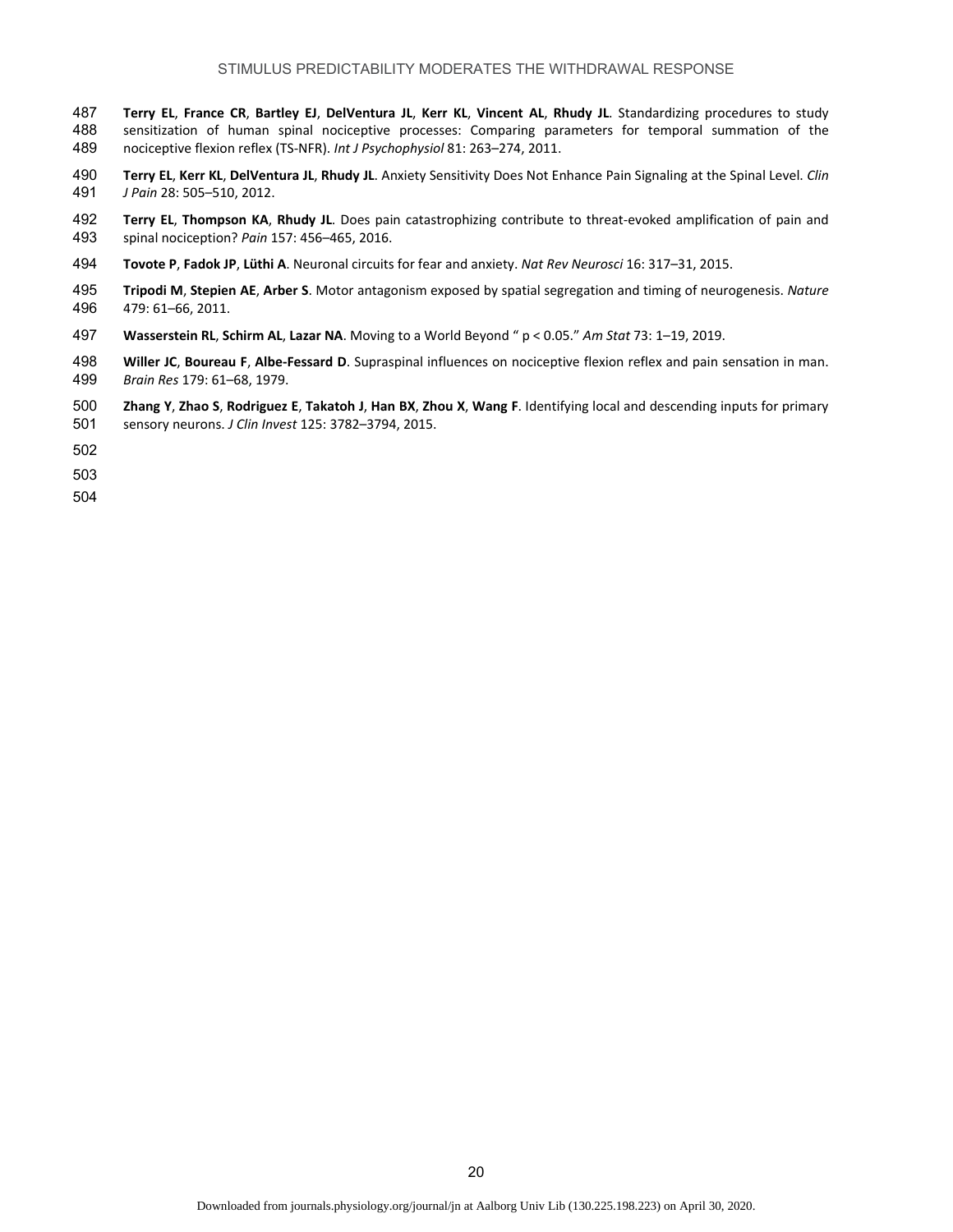# 505 **FIGURE CAPTIONS**

506 Fig. 1. Experimental design. Each stimulation block corresponded to a different experimental condition. The order of 507 blocks was randomized across subjects. Details are explained in the text.

- 509 Fig. 2. Averaged root-mean squared nociceptive withdrawal reflex (NWR) responses to the three stimuli of the train, for
- 510 the three different experimental conditions. The NWR responses were measured at the tibialis anterior muscle (A) and
- 511 biceps femoris muscle (B). (PO-PN: *predictable stimulus onset, predictable number of given stimuli per train;* UO-PN:
- 512 *unpredictable stimulus onset, predictable number of repeated stimuli per train;* UO-UN*: unpredictable stimulus onset,*
- 513 *unpredictable number of repeated stimuli per train).* Error bars represent 95% confidence intervals.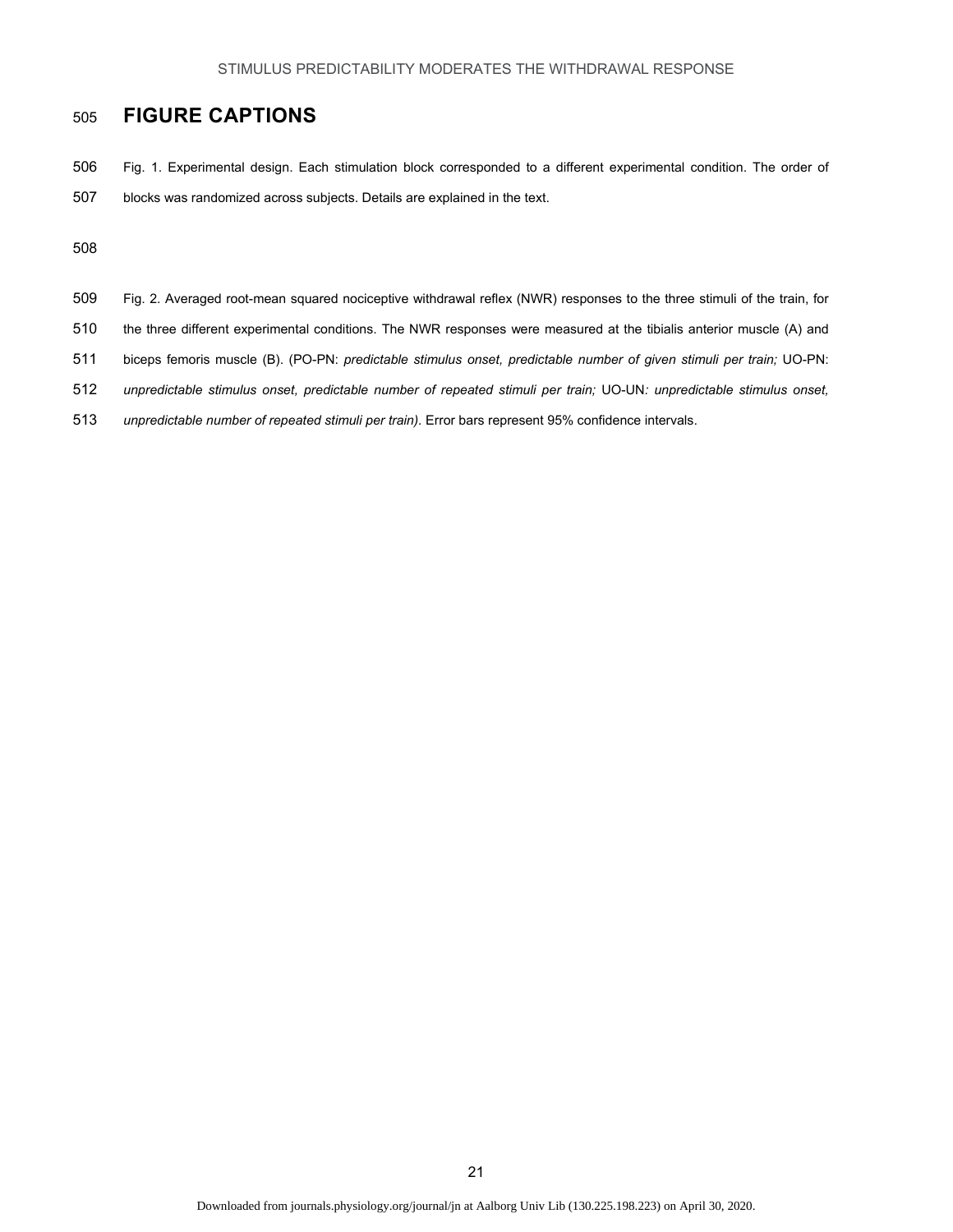